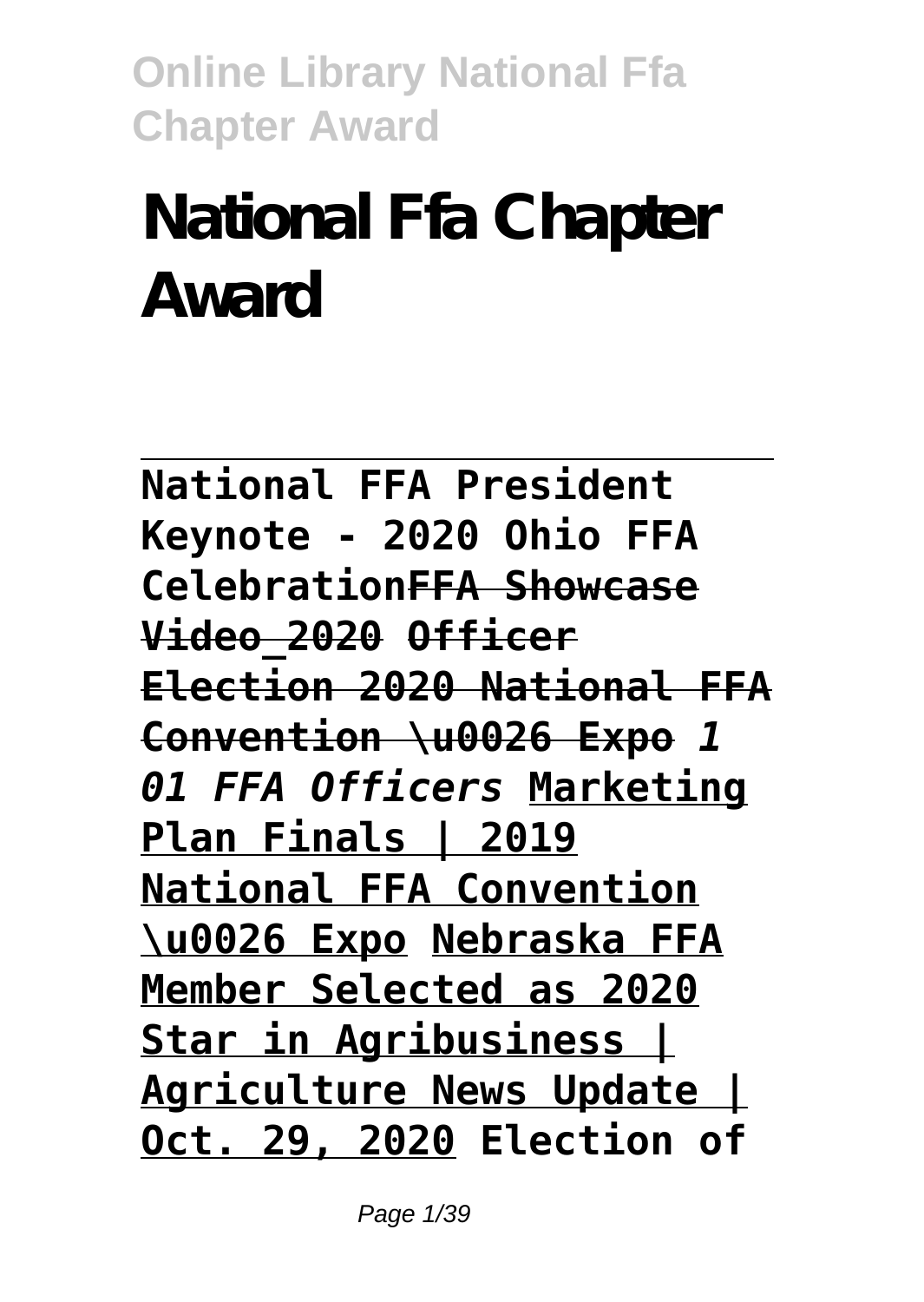**the 2017-18 National FFA Officer Team National FFA Alumni Staff Zoom Session with AEE 311** *FFA Projects, Family Farms and an Award Winning Business* **Success Support — POA Tutorial FFA Update 2020-2021** *Creed Speaking Finals | 2019 National FFA Convention \u0026 Expo Amberley Snyder Keynote Speaker 88th National FFA Convention \u0026 Expo SD What and how to pack for FFA Travel | #FFAo2o* **Luke O'Leary Retiring Address | 92nd National FFA Convention \u0026 Expo How to Explain FFA | #FFAo2o**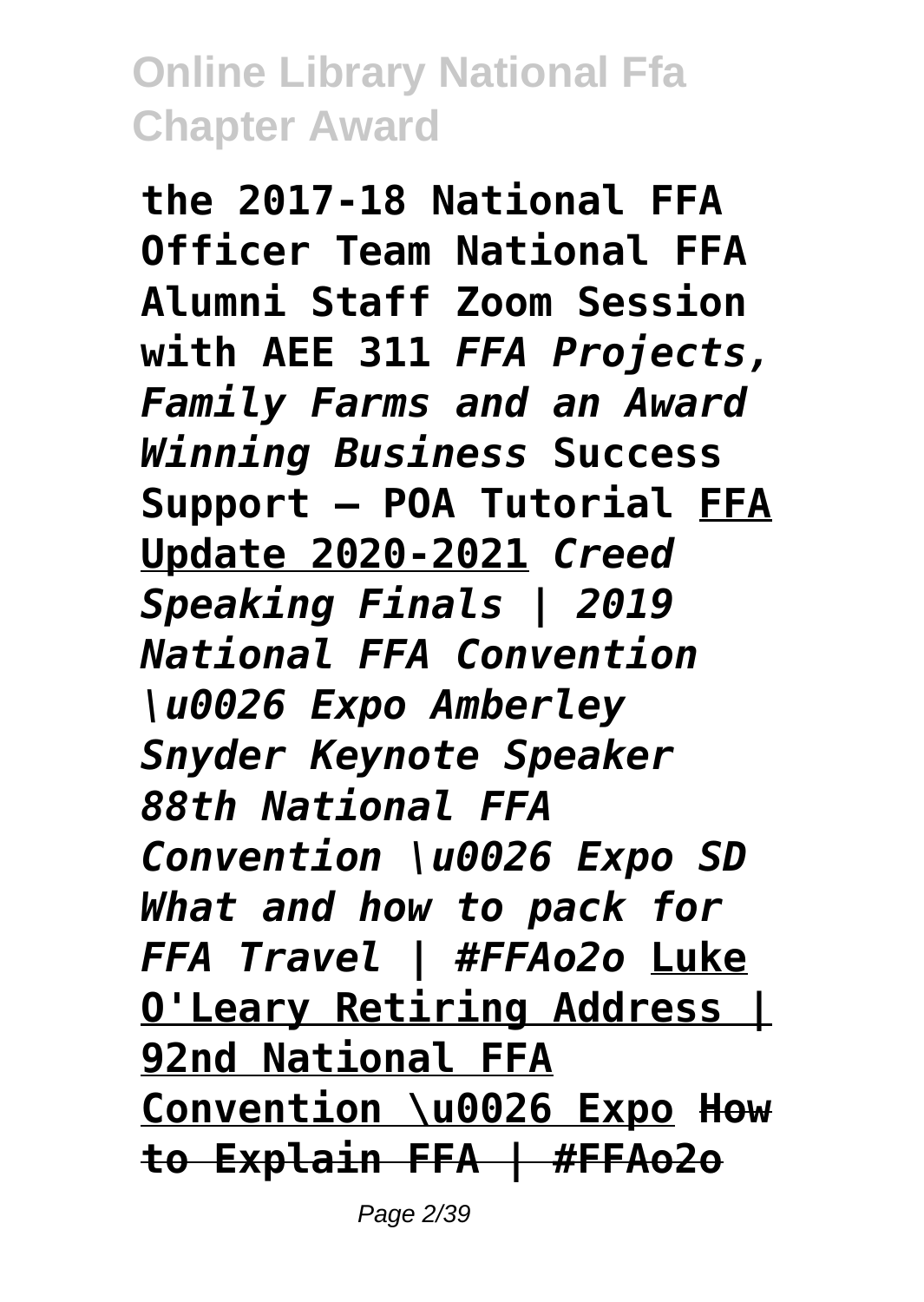**Parliamentary Procedure - 90th National FFA Convention \u0026 Expo** *Keynote: Laila Ali - 90th National FFA Convention \u0026 Expo* **Highlights | 2018 National FFA Convention \u0026 Expo Highlights - 90th National FFA Convention \u0026 Expo Nick Vujicic - Keynote Speaker - 87th National FFA Convention \u0026 Expo We Are the Future of Agriculture - FFA** *FFA Members Plan Service for Big Impacts Prepared Public Speaking Finals | 2019 National FFA Convention \u0026 Expo*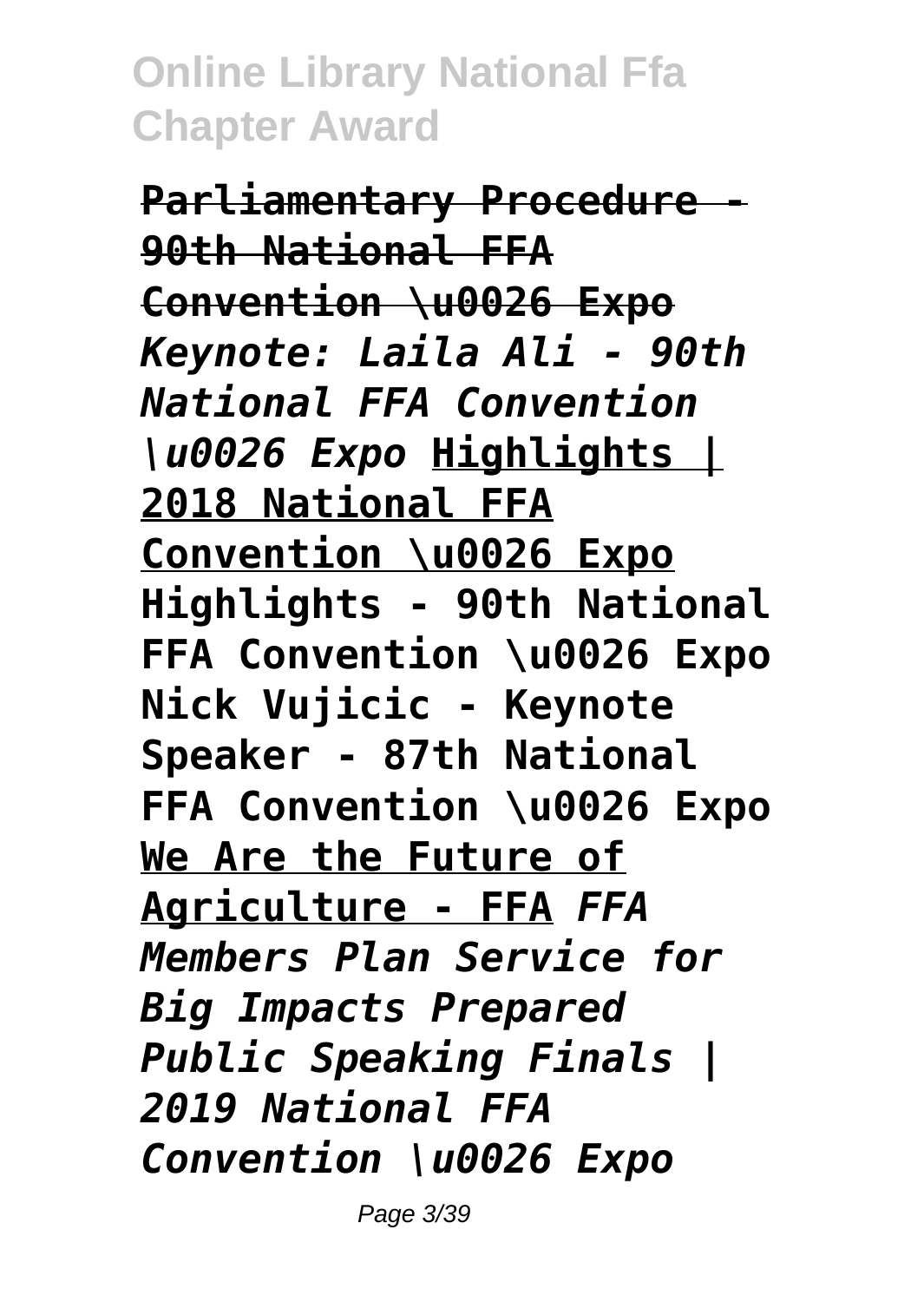*Ohio FFA Celebration | Day Three Recap* **Judson Laipply's Keynote | 2018 National FFA Convention \u0026 Expo Setting up the Greenhand application 2017 National FFA Talent Show, Finals – 90th National FFA Convention \u0026 Expo Breanna Holbert's Retiring Address | 2018 National FFA Convention \u0026 Expo 2018-19 National FFA Officer Candidates | 2018 National FFA Convention \u0026 Expo National Ffa Chapter Award The National Chapter Award Program is designed to recognize FFA chapters**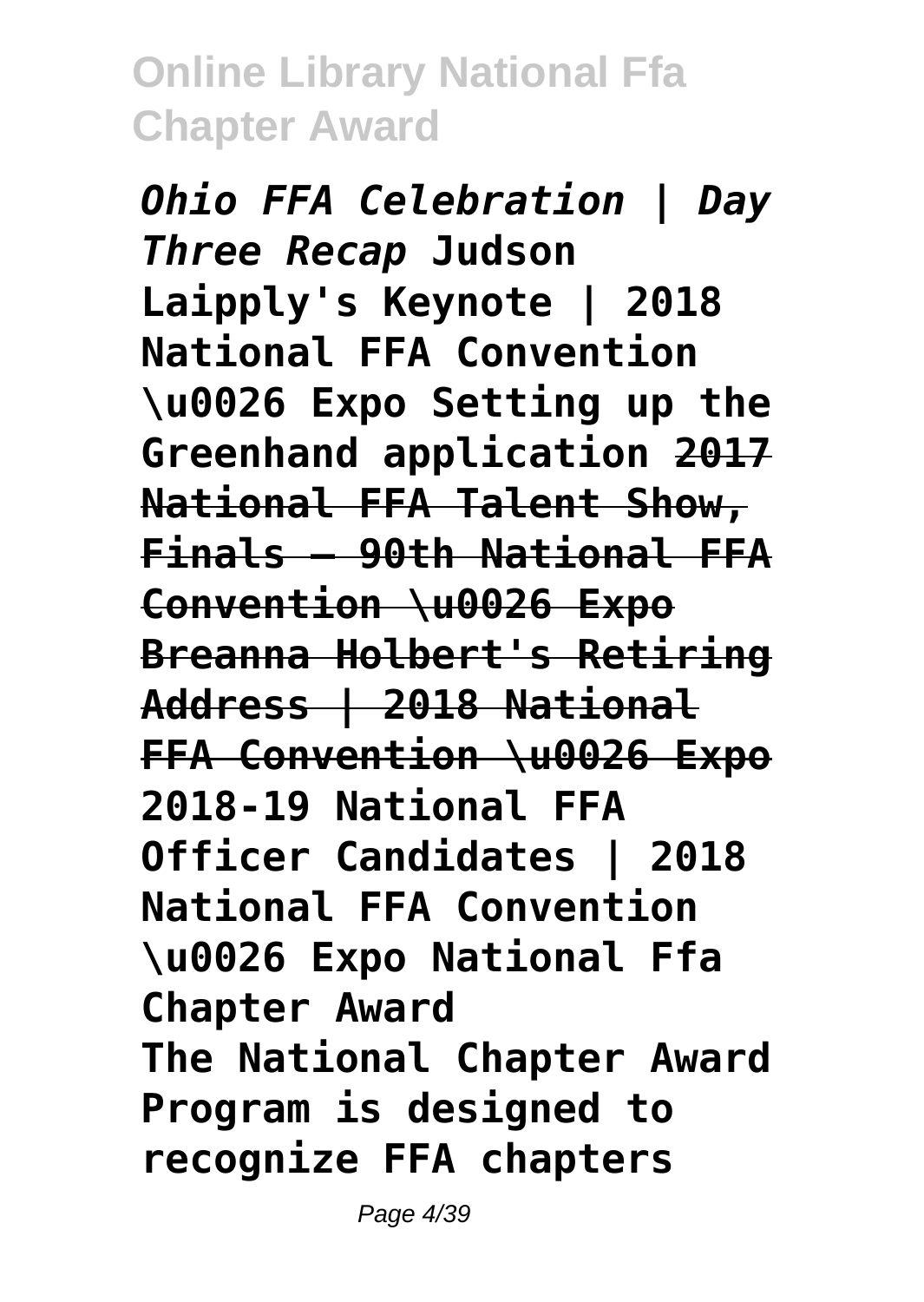**that actively implement the mission and strategies of the organization. These chapters improve chapter operations using the National Quality Chapter Standards (NQCS) and a Program of Activities (POA) that emphasize growing leaders, building communities and strengthening agriculture.**

**National Chapter | National FFA Organization The National Chapter Award Program is designed to recognize FFA chapters that actively implement the mission and strategies**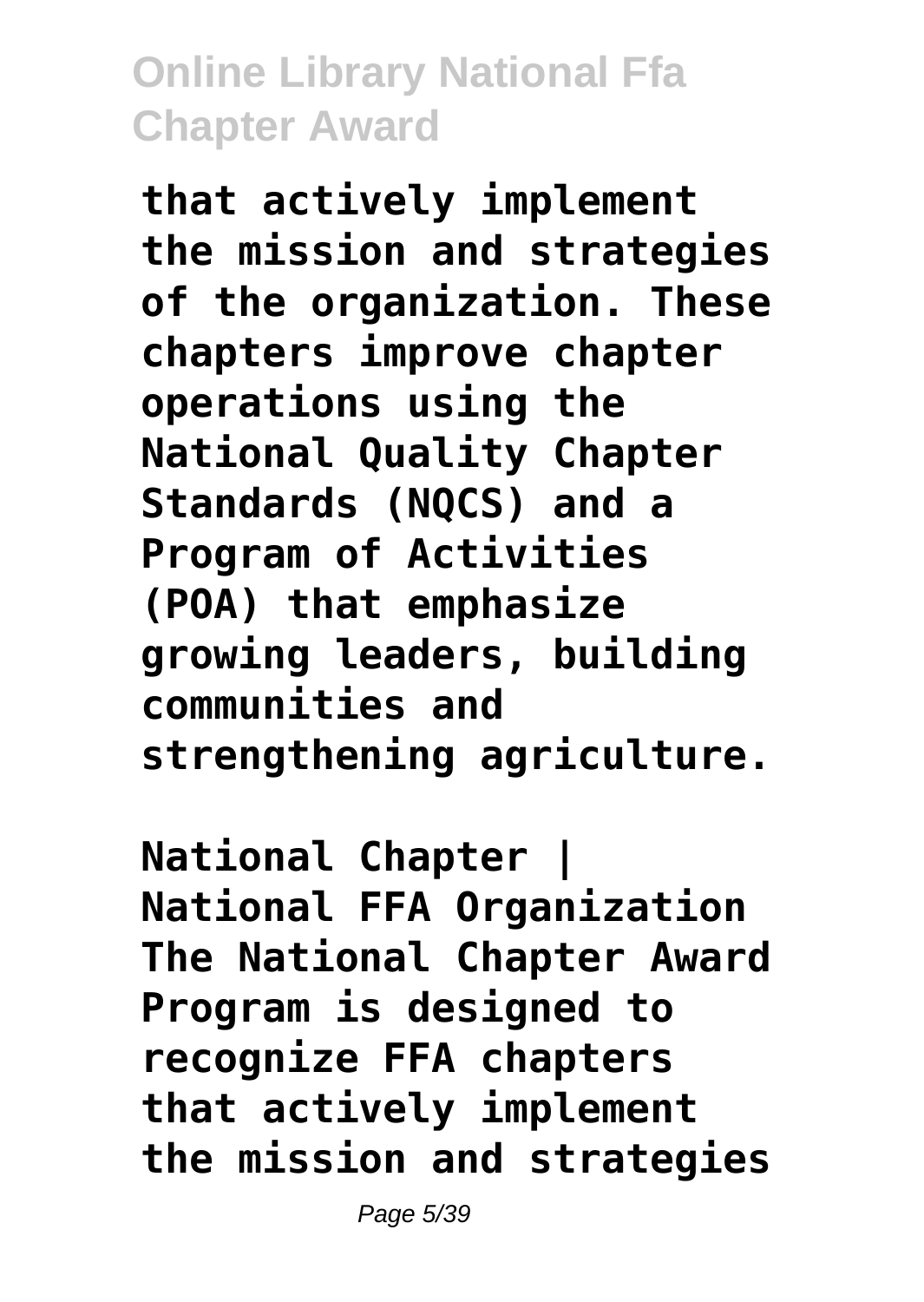# **of the organization.**

**Announcing the 2020 National Chapter, Agriscience and ... The National Chapter Award Program is designed to recognize FFA chapters that actively implement the mission and strategies of the organization. You'll find information on Program of Activities (POA), Past National Chapter winners and Chapter Success Guides.**

# **Awards & Degrees Archives | National FFA Organization**

Page 6/39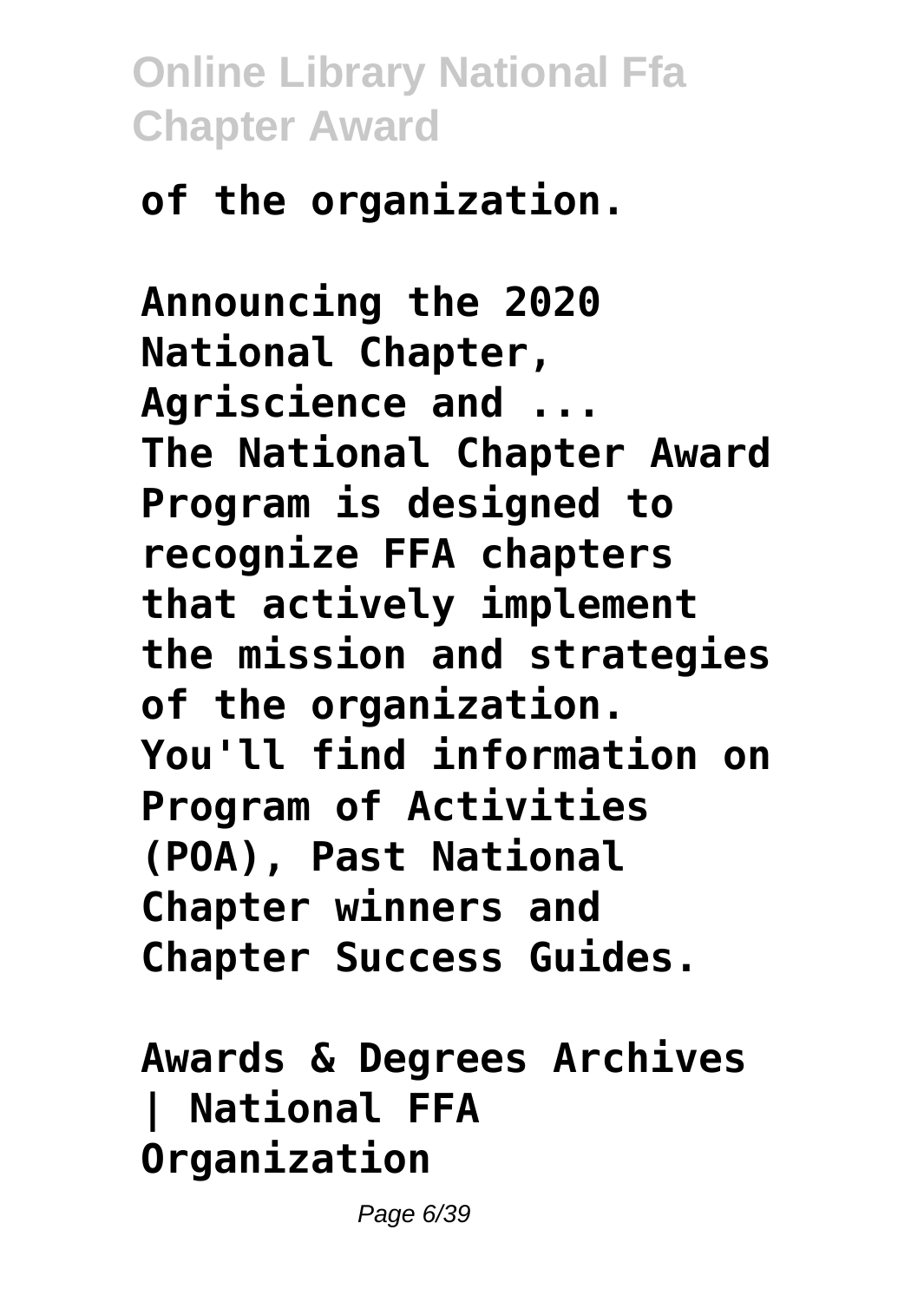**Each year during the National FFA Convention & Expo, the National FFA Organization awards its top chapters with the prestigious Model of Excellence and Premier Chapter awards. These chapters actively implement the mission and strategies of the organization and improve chapter operations that emphasize leadership, community service and agriculture. Forty-five chapters competed in a presentation and interview process for the top honors during this year's**

Page 7/39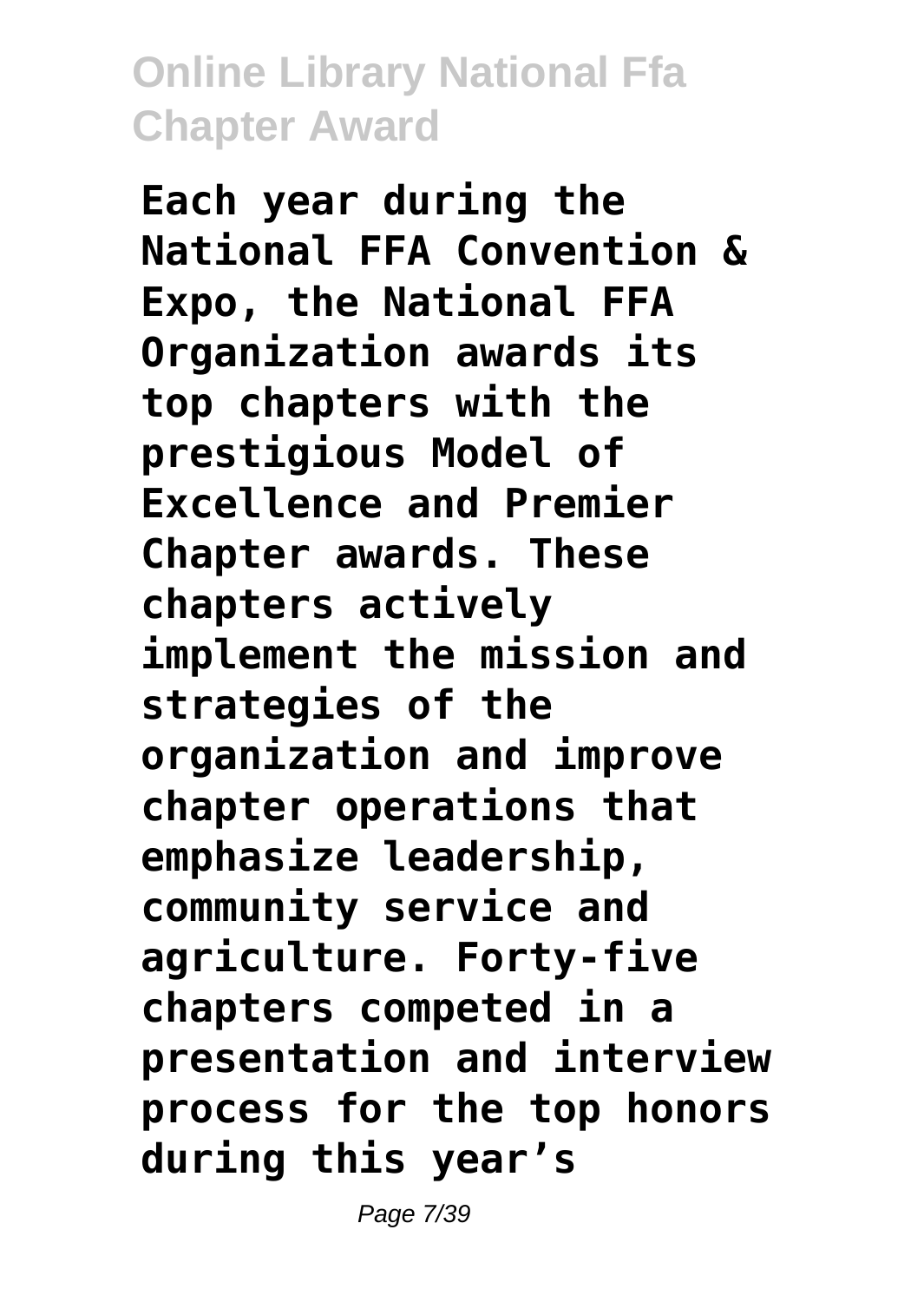**national convention.**

**Five FFA Chapters Named National Chapter Award Winners ...**

**John Deere sponsors the National Chapter Award program. The National FFA Organization is a schoolbased national youth leadership development organization of more than 760,000 student members as part of 8,700 local FFA chapters in all 50 states, Puerto Rico and the U.S. Virgin Islands. WebReady TM Powered by WireReady® NSI**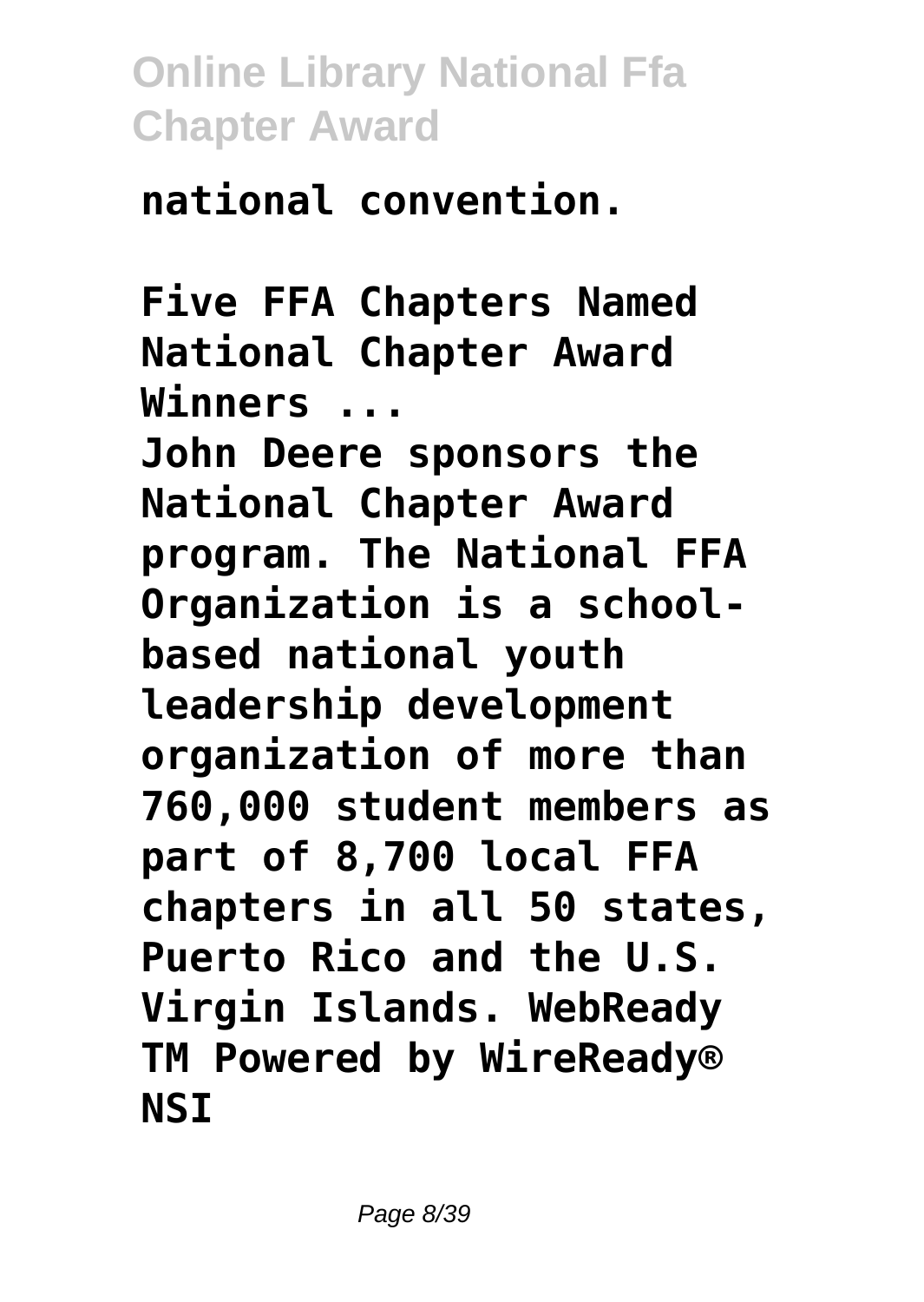**Meeker FFA Named 2020 National Model of Excellence Chapter ... For each of the last seven years, the Cumberland Valley FFA has been a shining star. The chapter has consistently achieved a three-star status from the National FFA Chapter Award Program — the highest rating that is handed out. But this year, the students in the Cumberland Valley FFA program weren't sure if the three-star streak would continue.**

#### **State FFA Chapters Shine**

Page 9/39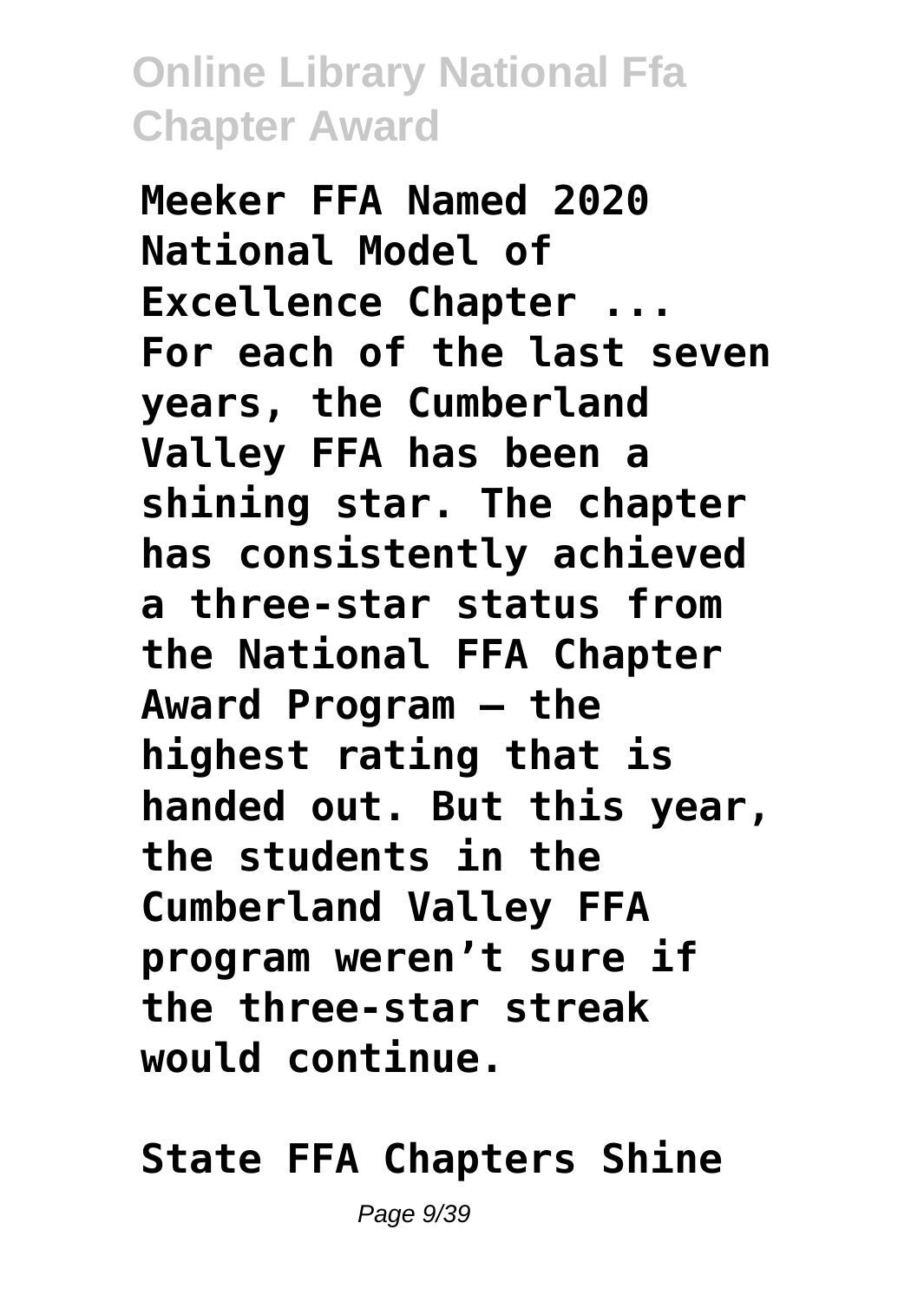**Bright With National Star Awards ... October 28, 2020 The West Plains FFA has been named a 3 Star Chapter in the National Chapter award program from the National FFA Organization for 2020. The program recognizes outstanding FFA chapters throughout the country that actively implements the mission and strategies of the organization.**

**West Plains FFA Chapter named 3 Star, a 2020 National ... The National Chapter Award Program is designed to**

Page 10/39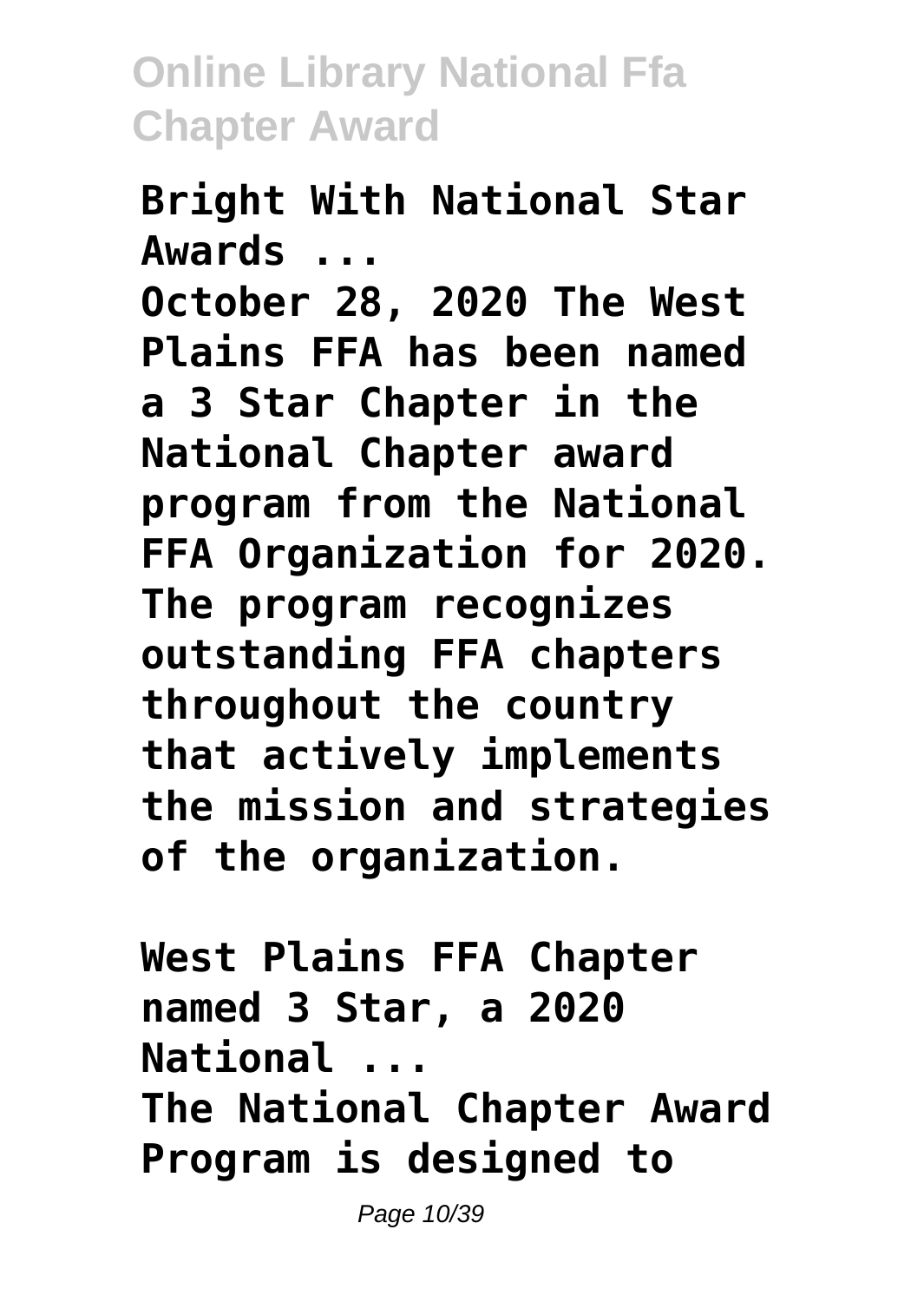**recognize FFA chapters that actively implement the mission and strategies of the organization. These chapters improve chapter operations using the National Quality Chapter Standards (NQCS) and a Program of Activities (POA) that emphasize growing leaders, building communities and strengthening agriculture.**

**National-chapter | ND FFA FFA has an extensive awards program, implemented at all levels. Awards provide incentive for members to set goals**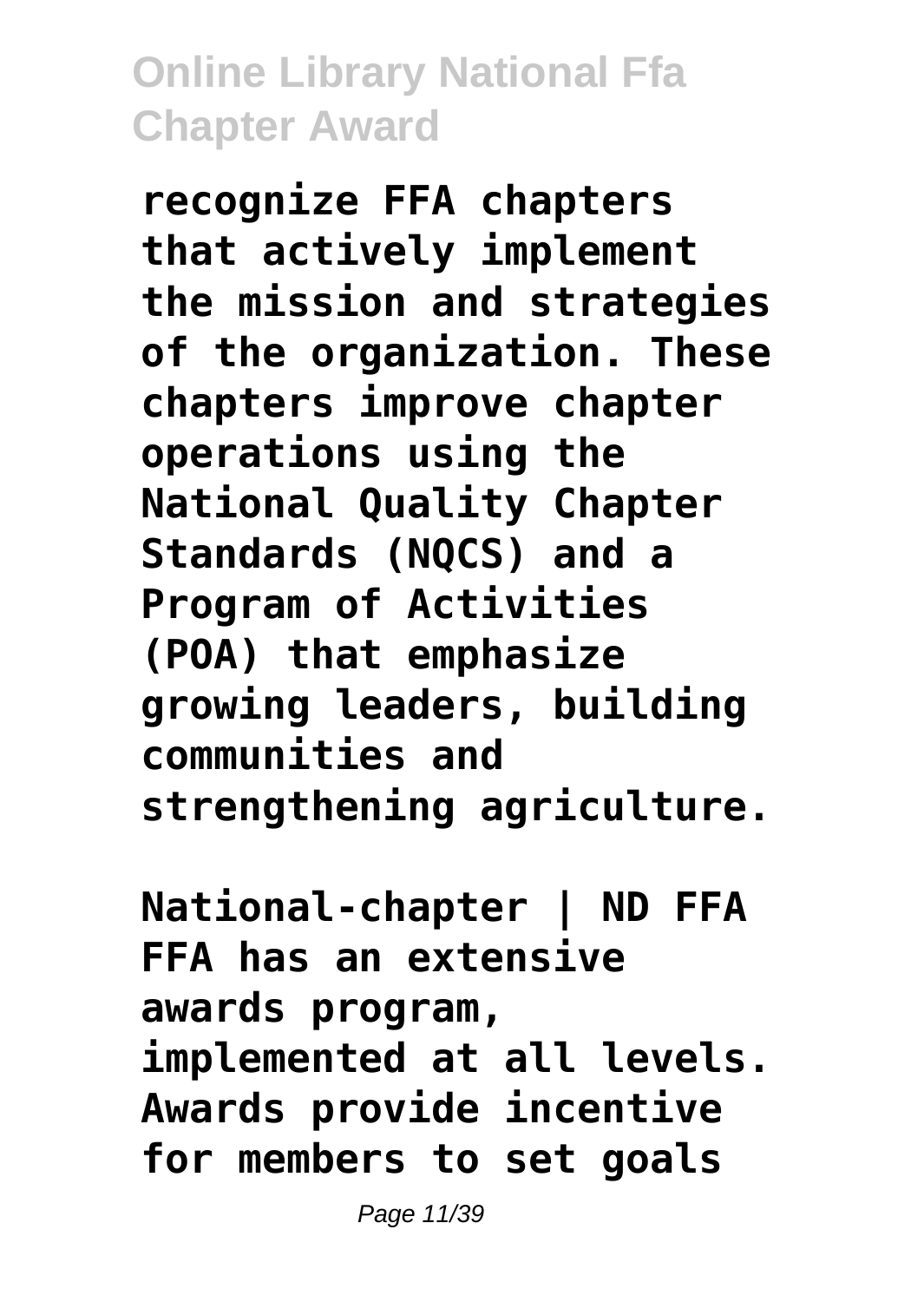**and work toward achieving them. The result is a membership dedicated to progress in their chosen areas of interest.**

**Awards | National FFA Organization National FFA Star Chapter Awards Chapters that receive a gold rating by their state FFA associations are eligible to compete for National FFA 3-star, 2-star or 1-star ratings. Each chapter that competes for these awards will receive a multi-year plaque and a spur designating their**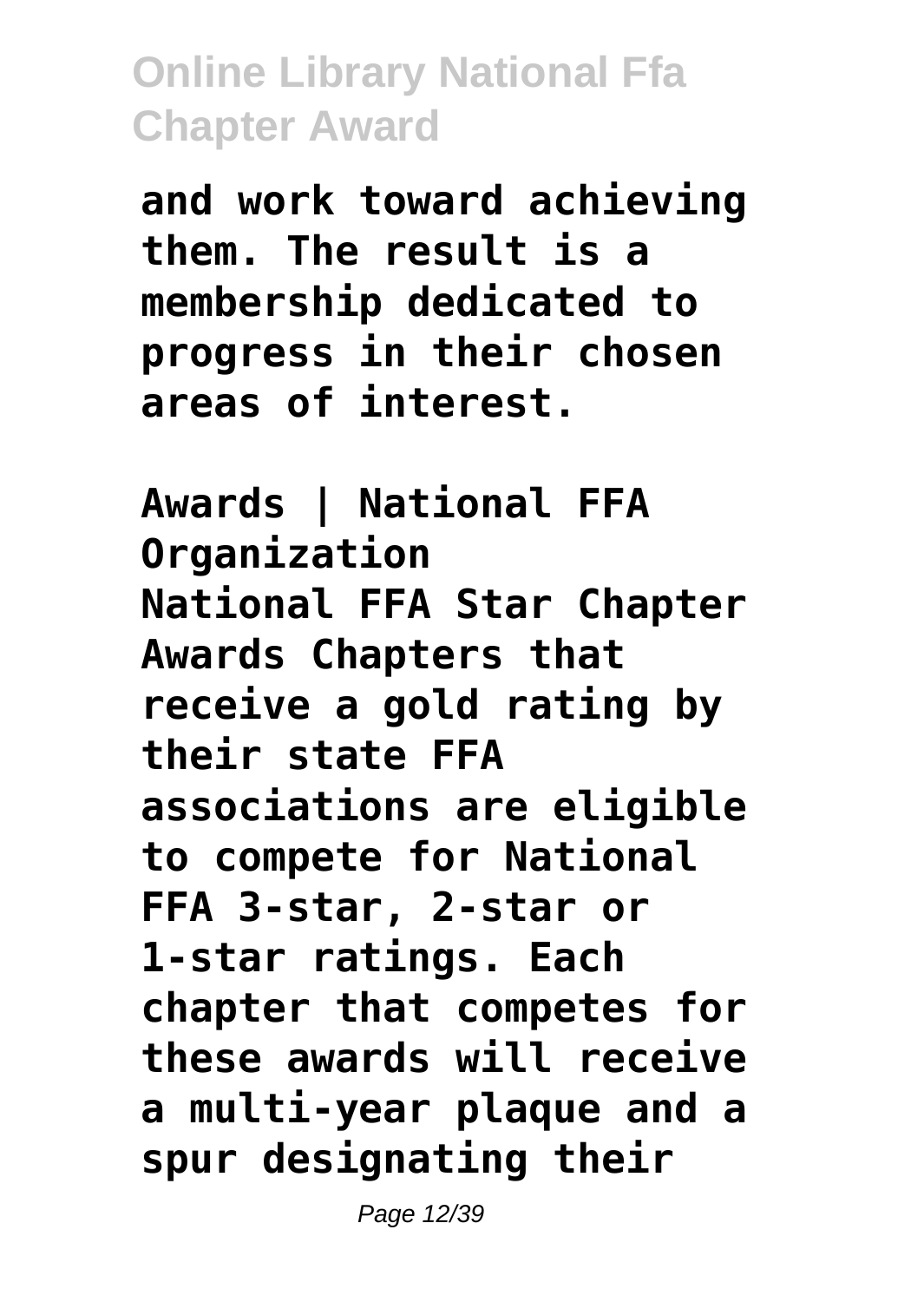#### **3-star, 2-star or 1-star rating.**

**NATIONAL CHAPTER AWARD - HOME | minnesotaffa By: Audrey Butterbaugh, chapter reporter. For the first time in chapter history, the Amanda-Clearcreek FFA Chapter was recognized by receiving a "Top 10 National Chapter" award in both the Strengthening Agriculture and Growing Leaders divisions at the state level. Each year, FFA chapters in the state of Ohio have the opportunity to submit an application**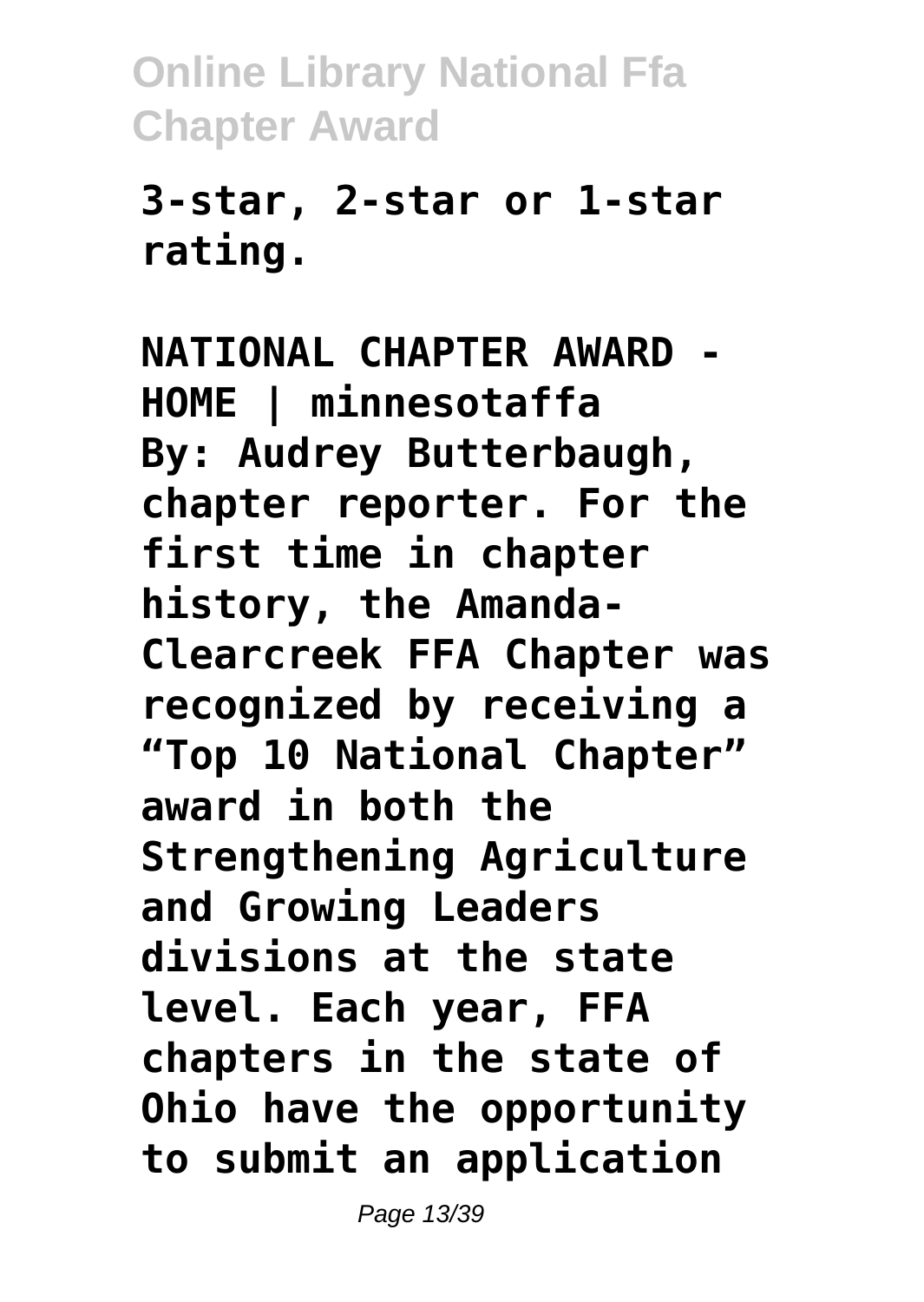**to the National Chapter Award Program with a chance to be recognized with an award.**

**A-C FFA Chapter Earns Top Awards – Ohio Ag Net | Ohio's ... Ohio FFA's Shining Star Chapters. October 28, 2020 2020 National FFA Convention, FFA News Leave a comment. By Meredith Oglesby, OCJ FFA reporter. Ohio FFA has 33 three-star chapters to be recognized at the 93 rd National FFA Convention and Expo. This award is the highest ranking a chapter can**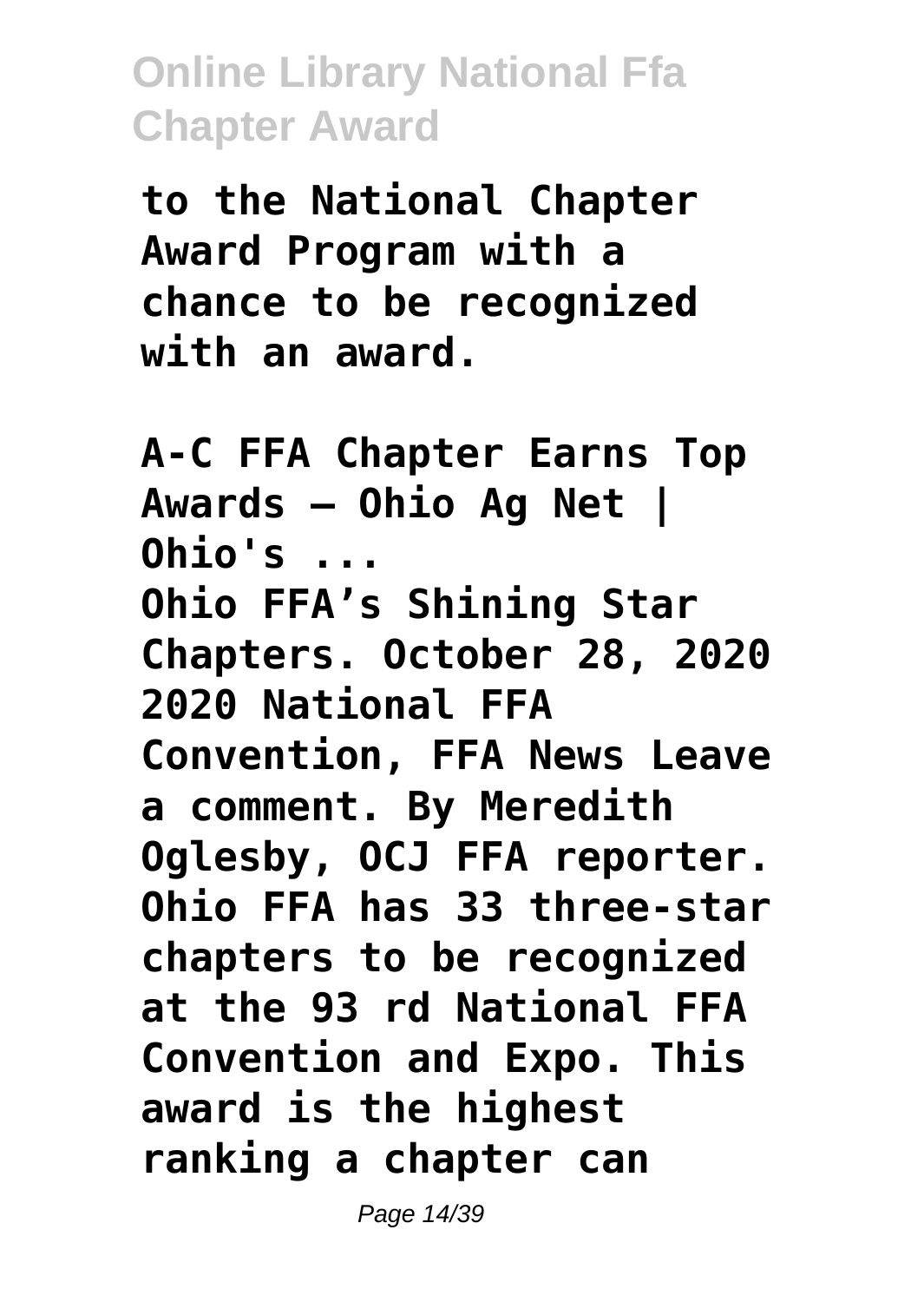**achieve and recognizes outstanding FFA chapters that are growing leaders, building communities and strengthening agriculture.**

**Ohio FFA's Shining Star Chapters – Ohio Ag Net | Ohio's ...**

**The National Chapter Award Program is designed to award FFA chapters who actively implement the FFA mission and strategies. These chapters improve chapter operations by using a Program of Activities (POA), which emphasizes student development, chapter**

Page 15/39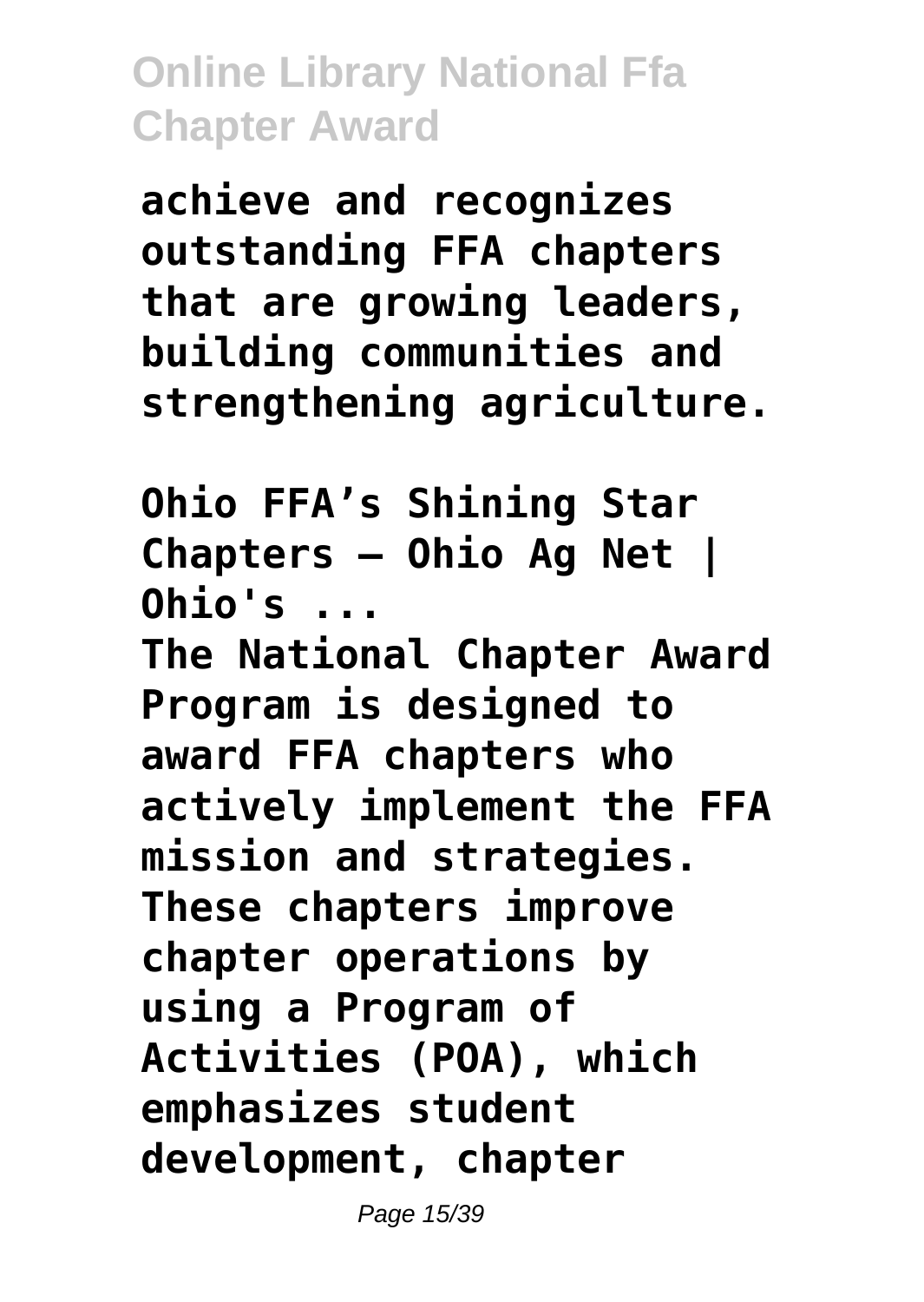**development and community development.**

**National Chapter Award - Texas FFA Association The national chapter award program is designed to recognize FFA chapters that actively implement the mission and strategies of the organization. These chapters improve chapter operations using the NQCS and a POA that emphasizes growing leaders, building communities and strengthening agriculture.**

# **NATIONAL CHAPTER AWARD PROGRAM - inffa.org**

Page 16/39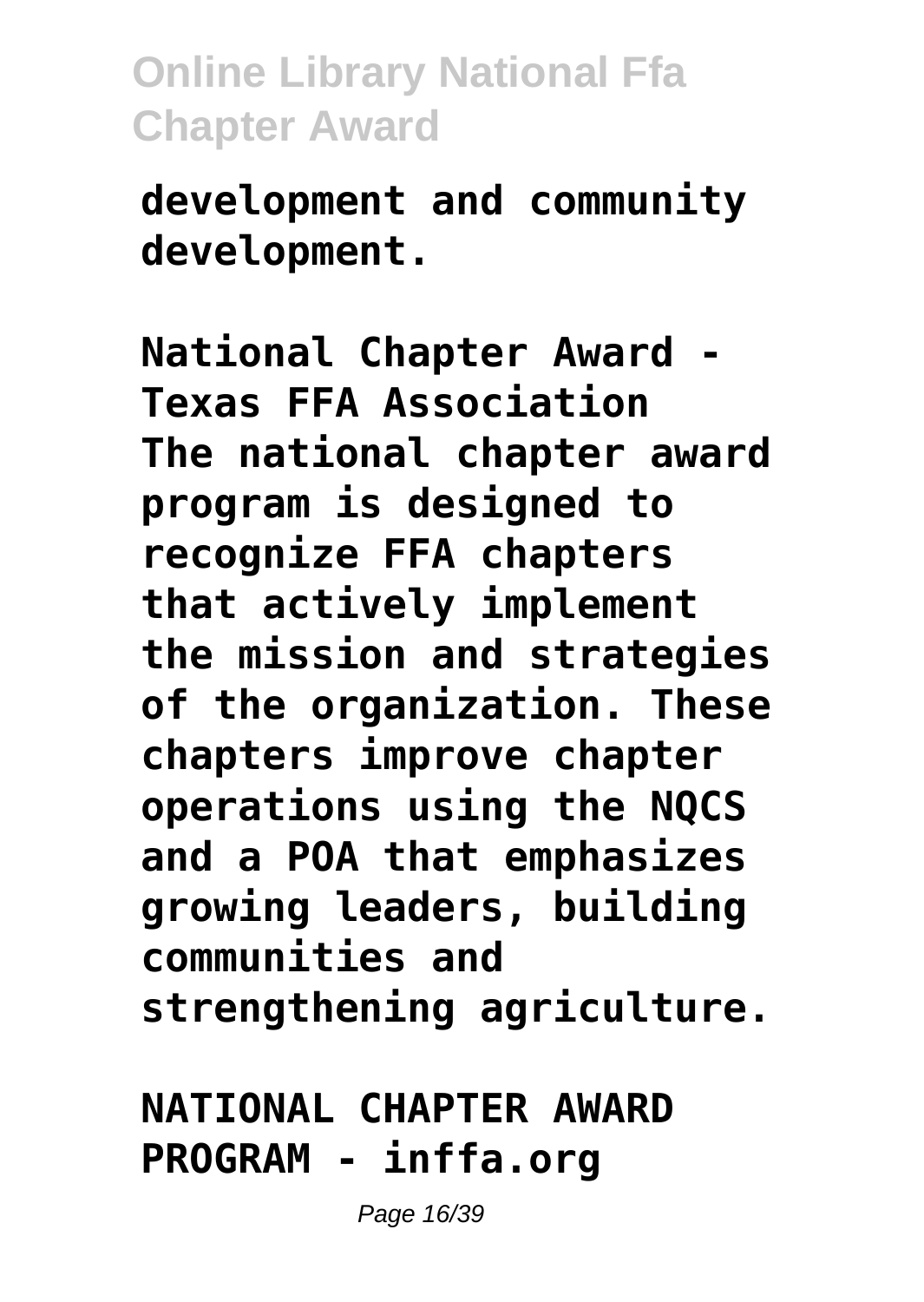**By Laura McFarland Editor POWHATAN – The Powhatan Senior FFA chapter recently learned that it has earned the National Gold 3-Star Award in recognition of the way it has implemented the mission and...**

**Powhatan FFA chapter wins National Gold 3-Star Award ... The National Chapter Award program recognizes outstanding FFA chapters that actively implement the mission and strategies of the organization. These chapters improve chapter**

Page 17/39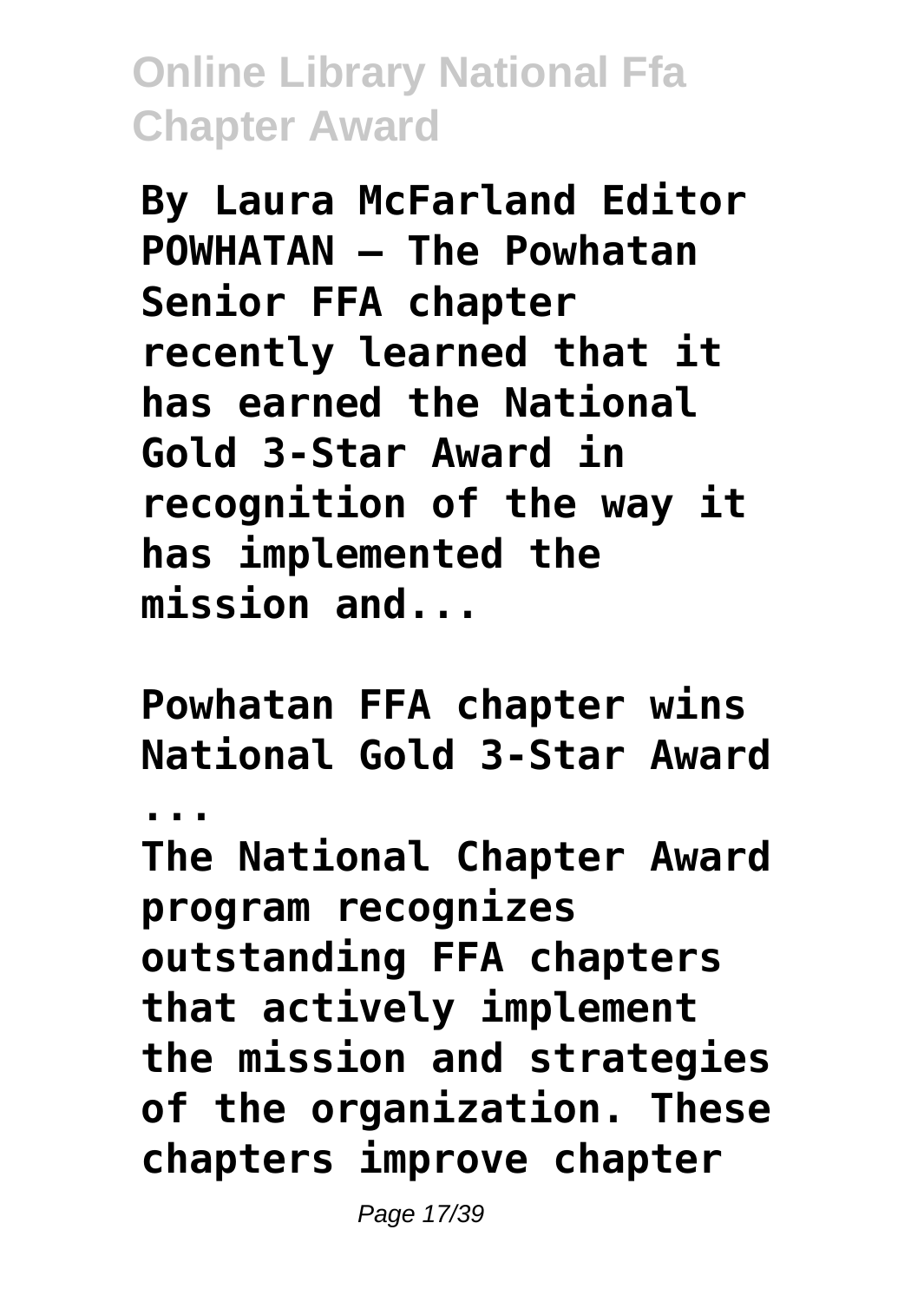**operations using the National Quality FFA Chapter Standards and a Program of Activities that emphasizes growing leaders, building communities, and strengthening agriculture.**

**FFA chapters earn national awards at 2019 convention | AGDAILY Three FFA members from Wisconsin earned proficiency awards during the 93rd National FFA Convention & Expo held virtually at the end of October. Tyler Gardner, Pittsville FFA Chapter**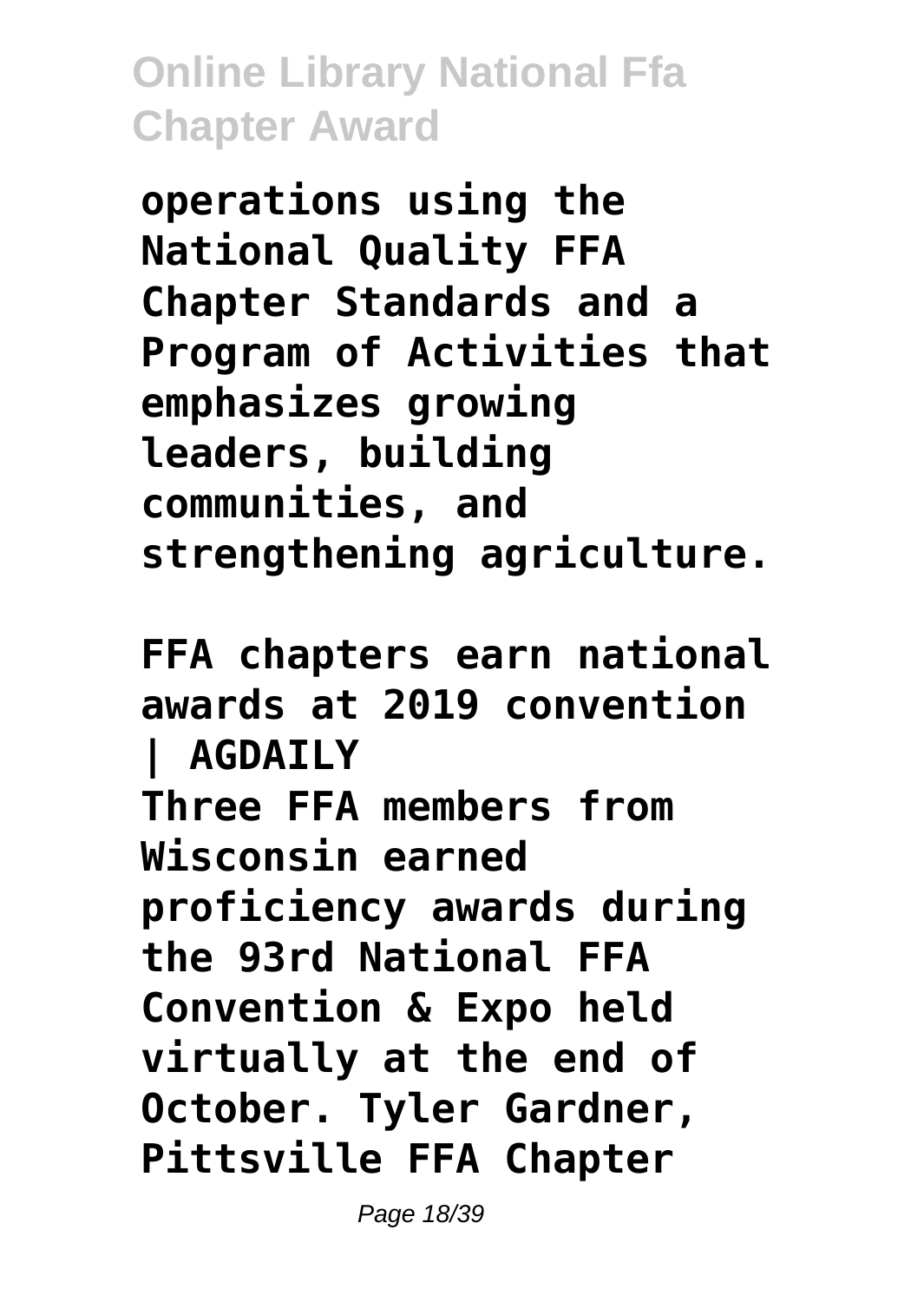**earned the Fruit Production Entrepreneurship/Placement award; Emily Makos, Juda FFA Chapter, earned the Small Animal Production and Care Entrepreneurship/Placement award; and Andrew Mehus, Cochrane-Fountain City ...**

**Three Wisconsin FFA members earn national proficiency awards The National Chapter Award program recognizes outstanding FFA chapters that actively implement the organization's mission and strategies. These**

Page 19/39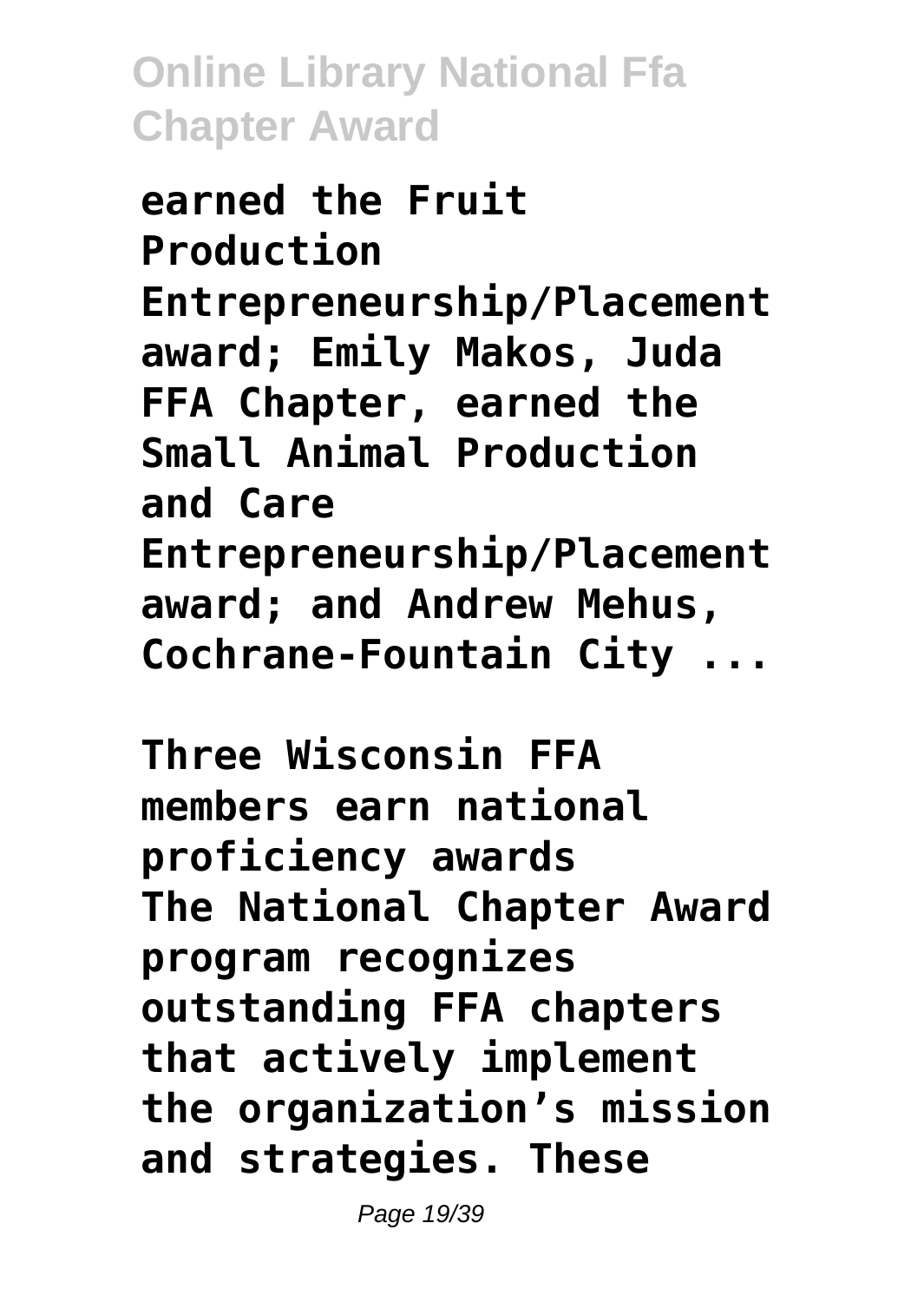**chapters improve chapter operations using the ...**

**National FFA President Keynote - 2020 Ohio FFA CelebrationFFA Showcase Video\_2020 Officer Election 2020 National FFA Convention \u0026 Expo** *1 01 FFA Officers* **Marketing Plan Finals | 2019 National FFA Convention \u0026 Expo Nebraska FFA Member Selected as 2020 Star in Agribusiness | Agriculture News Update | Oct. 29, 2020 Election of**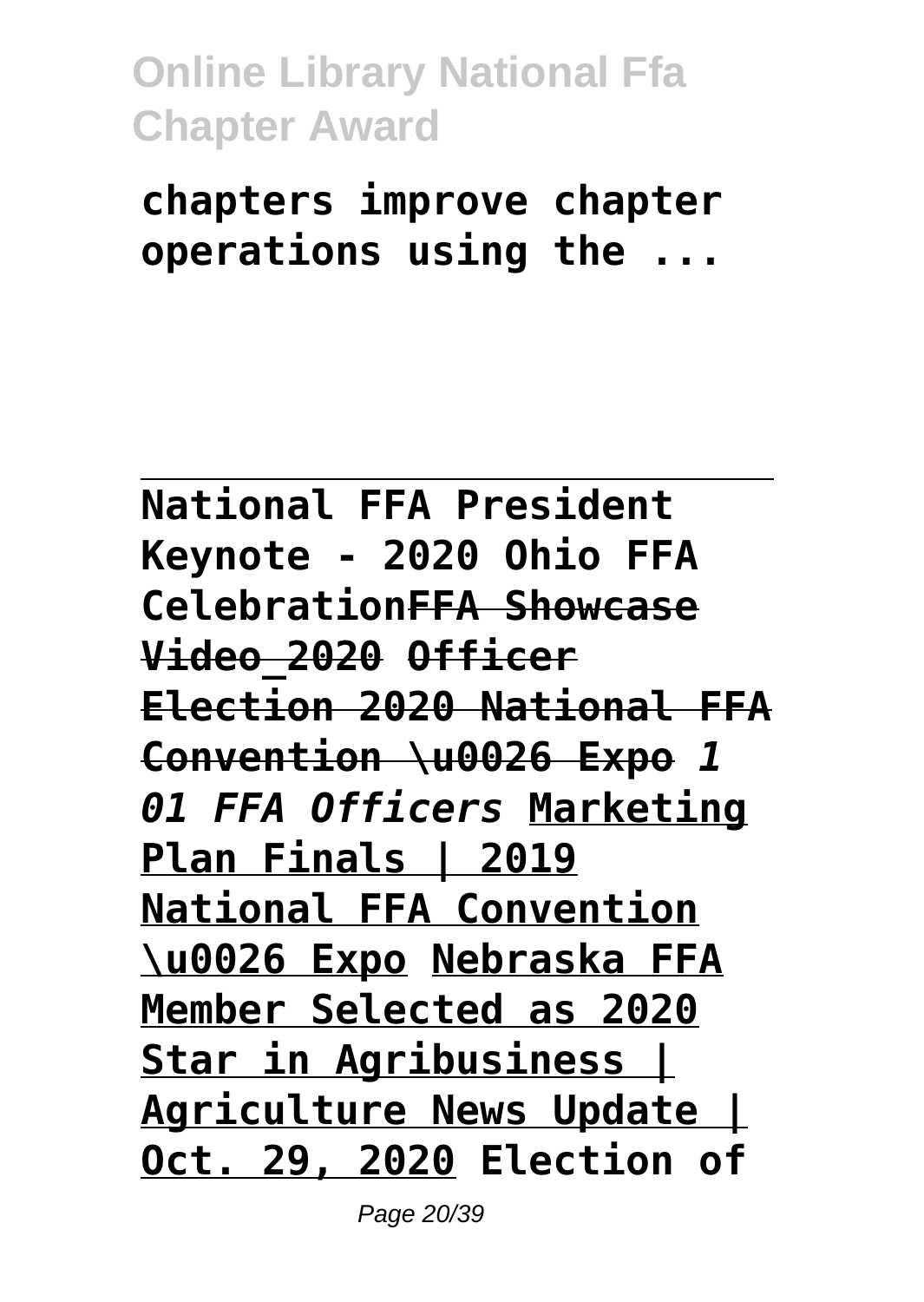**the 2017-18 National FFA Officer Team National FFA Alumni Staff Zoom Session with AEE 311** *FFA Projects, Family Farms and an Award Winning Business* **Success Support — POA Tutorial FFA Update 2020-2021** *Creed Speaking Finals | 2019 National FFA Convention \u0026 Expo Amberley Snyder Keynote Speaker 88th National FFA Convention \u0026 Expo SD What and how to pack for FFA Travel | #FFAo2o* **Luke O'Leary Retiring Address | 92nd National FFA Convention \u0026 Expo How to Explain FFA | #FFAo2o**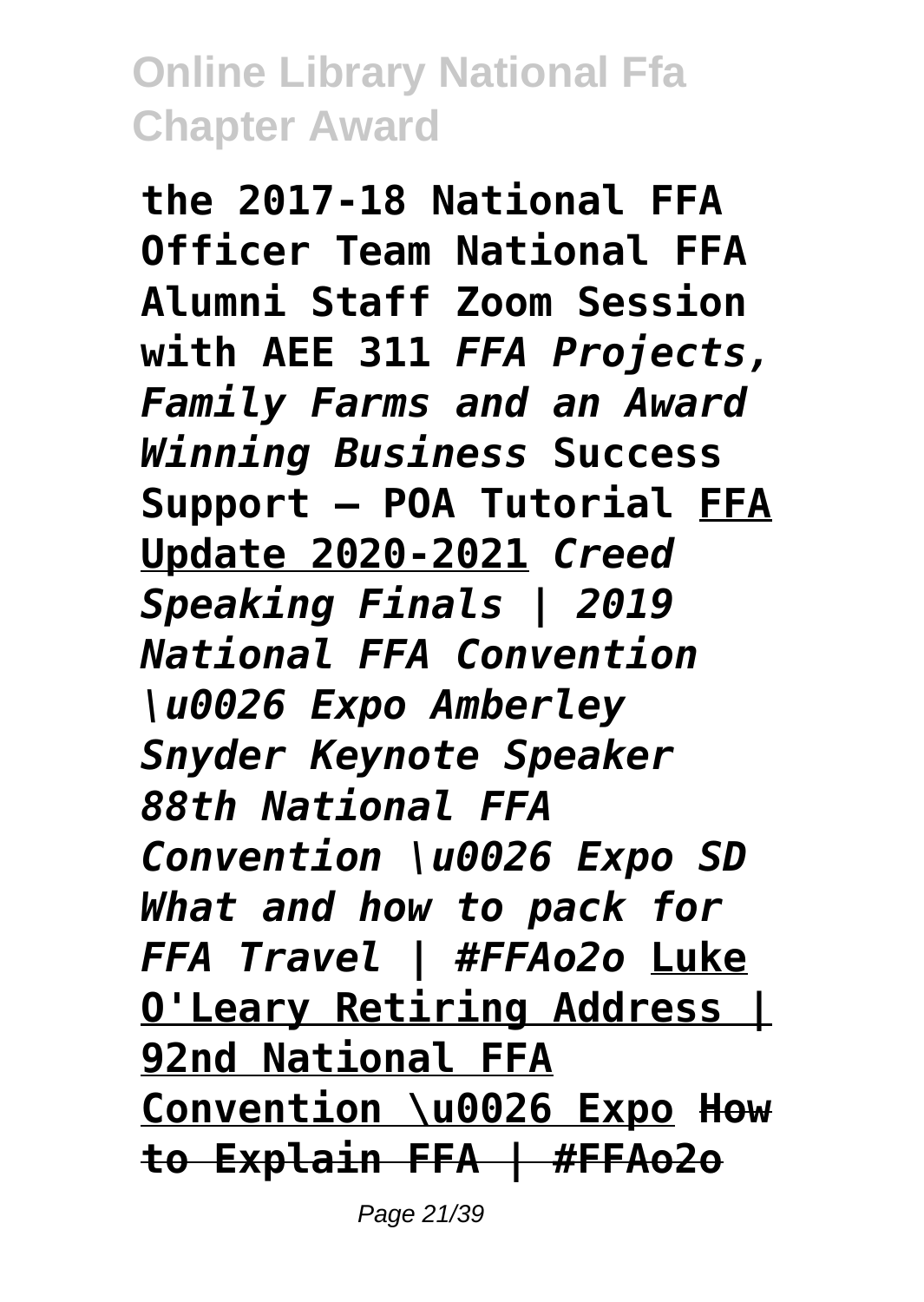**Parliamentary Procedure - 90th National FFA Convention \u0026 Expo** *Keynote: Laila Ali - 90th National FFA Convention \u0026 Expo* **Highlights | 2018 National FFA Convention \u0026 Expo Highlights - 90th National FFA Convention \u0026 Expo Nick Vujicic - Keynote Speaker - 87th National FFA Convention \u0026 Expo We Are the Future of Agriculture - FFA** *FFA Members Plan Service for Big Impacts Prepared Public Speaking Finals | 2019 National FFA Convention \u0026 Expo*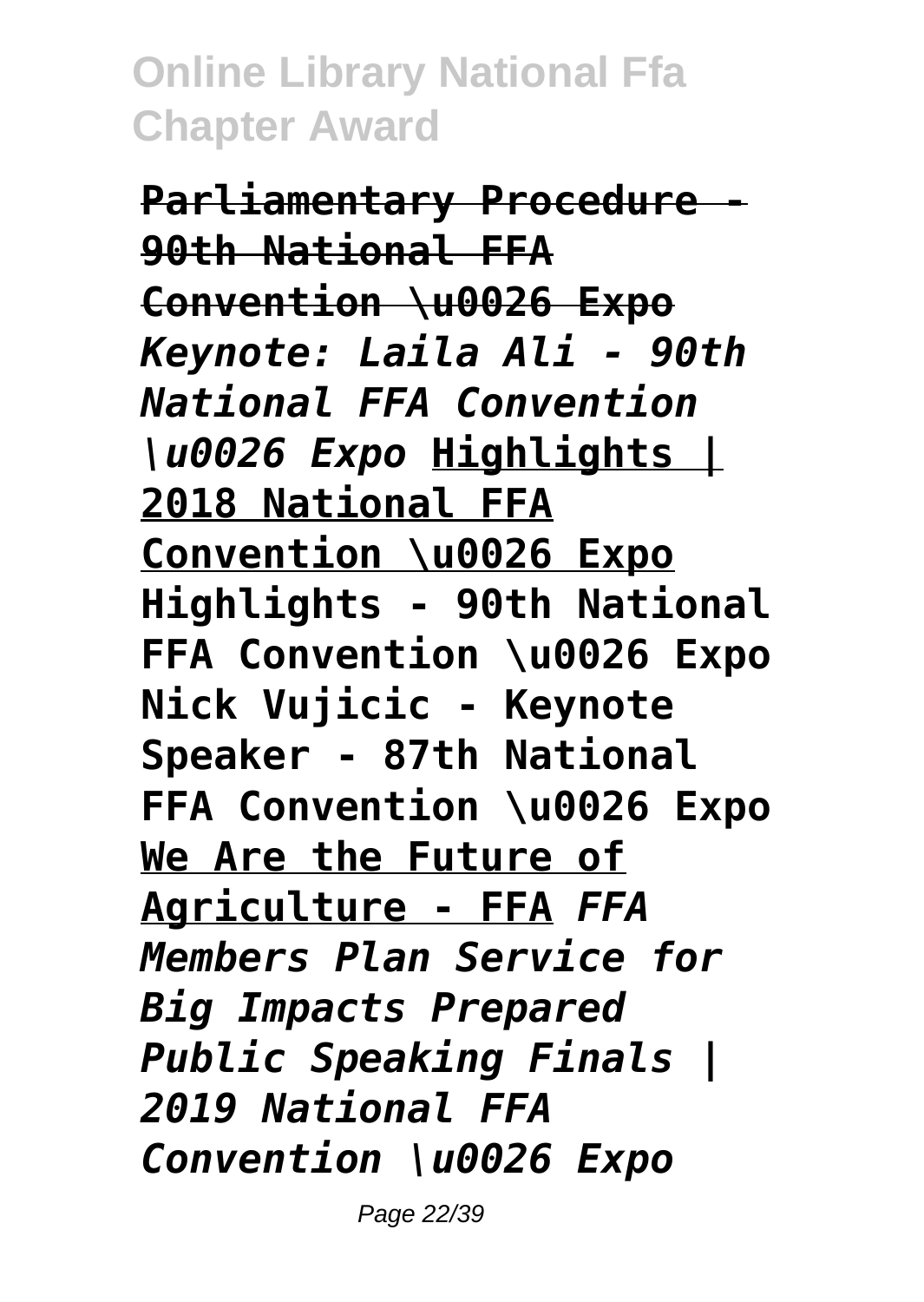*Ohio FFA Celebration | Day Three Recap* **Judson Laipply's Keynote | 2018 National FFA Convention \u0026 Expo Setting up the Greenhand application 2017 National FFA Talent Show, Finals – 90th National FFA Convention \u0026 Expo Breanna Holbert's Retiring Address | 2018 National FFA Convention \u0026 Expo 2018-19 National FFA Officer Candidates | 2018 National FFA Convention \u0026 Expo National Ffa Chapter Award The National Chapter Award Program is designed to recognize FFA chapters**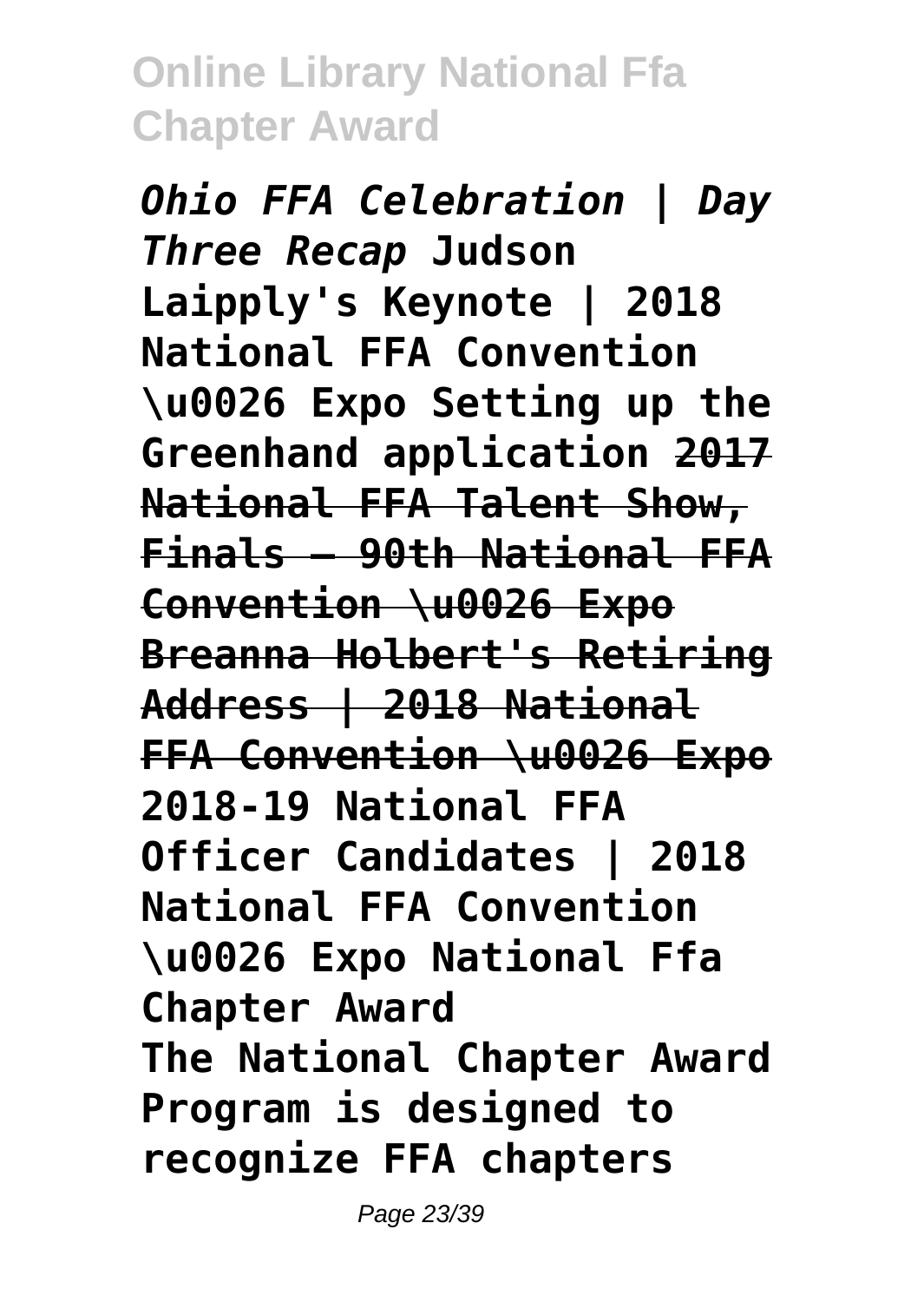**that actively implement the mission and strategies of the organization. These chapters improve chapter operations using the National Quality Chapter Standards (NQCS) and a Program of Activities (POA) that emphasize growing leaders, building communities and strengthening agriculture.**

**National Chapter | National FFA Organization The National Chapter Award Program is designed to recognize FFA chapters that actively implement the mission and strategies**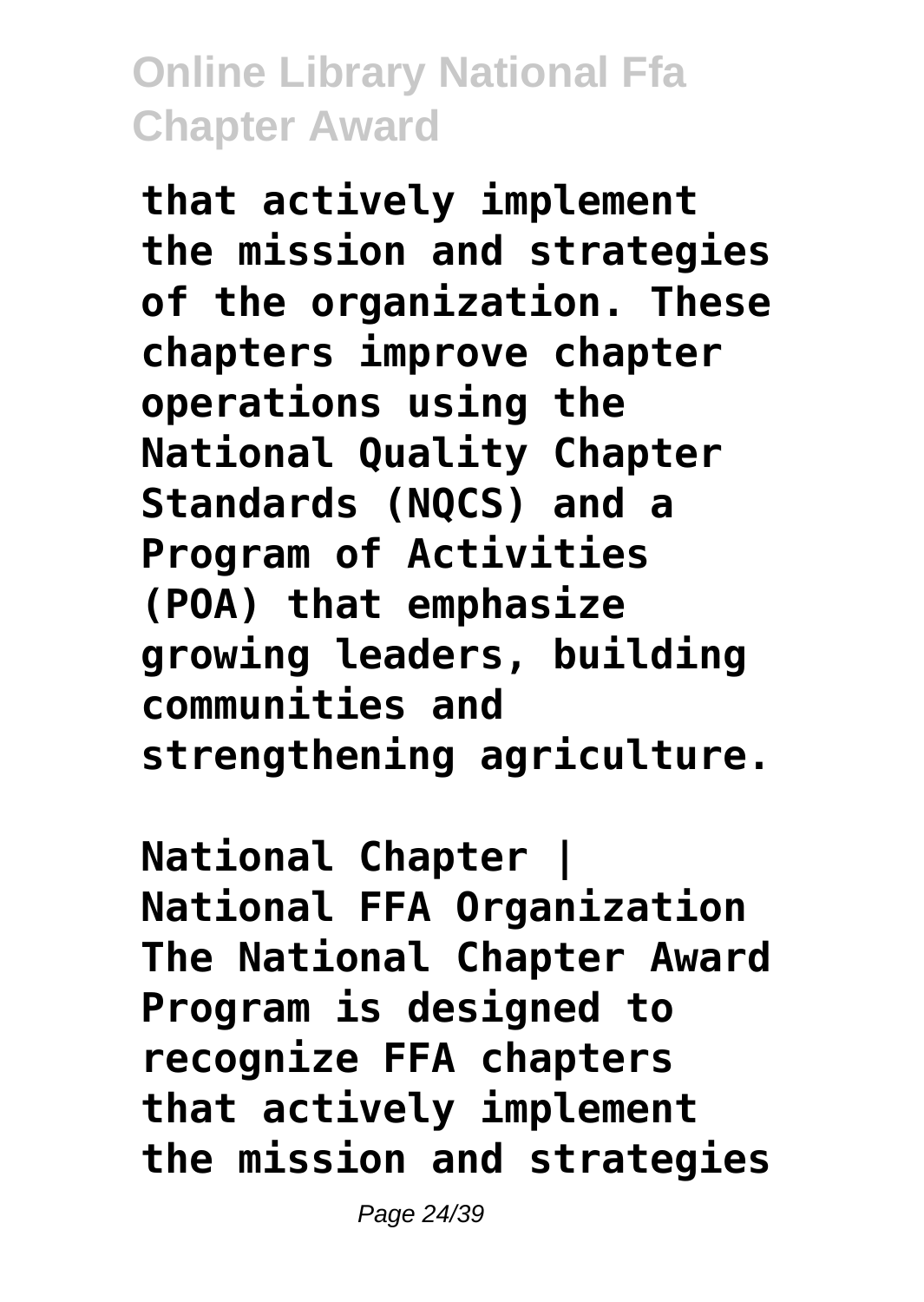# **of the organization.**

**Announcing the 2020 National Chapter, Agriscience and ... The National Chapter Award Program is designed to recognize FFA chapters that actively implement the mission and strategies of the organization. You'll find information on Program of Activities (POA), Past National Chapter winners and Chapter Success Guides.**

# **Awards & Degrees Archives | National FFA Organization**

Page 25/39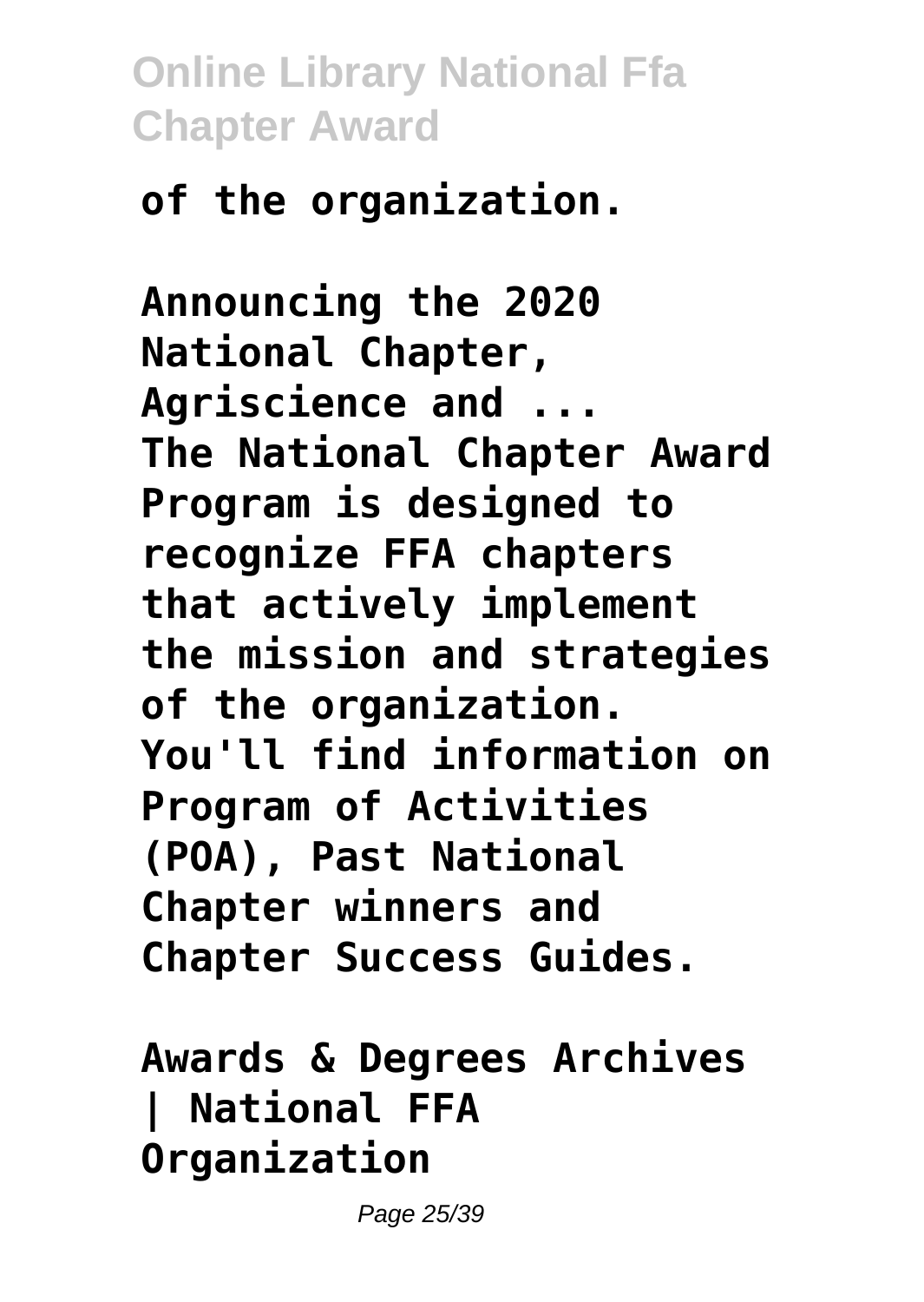**Each year during the National FFA Convention & Expo, the National FFA Organization awards its top chapters with the prestigious Model of Excellence and Premier Chapter awards. These chapters actively implement the mission and strategies of the organization and improve chapter operations that emphasize leadership, community service and agriculture. Forty-five chapters competed in a presentation and interview process for the top honors during this year's**

Page 26/39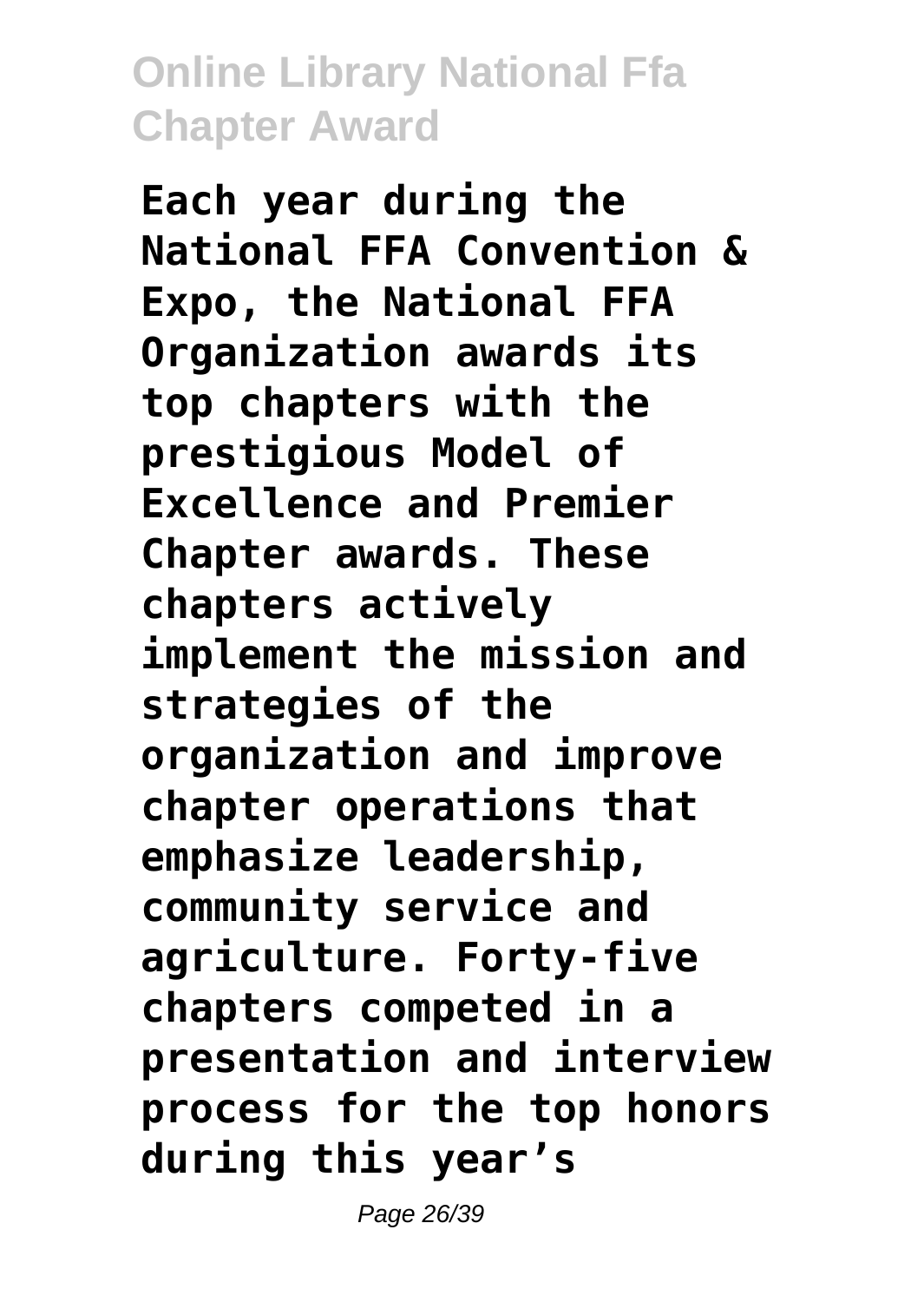**national convention.**

**Five FFA Chapters Named National Chapter Award Winners ...**

**John Deere sponsors the National Chapter Award program. The National FFA Organization is a schoolbased national youth leadership development organization of more than 760,000 student members as part of 8,700 local FFA chapters in all 50 states, Puerto Rico and the U.S. Virgin Islands. WebReady TM Powered by WireReady® NSI**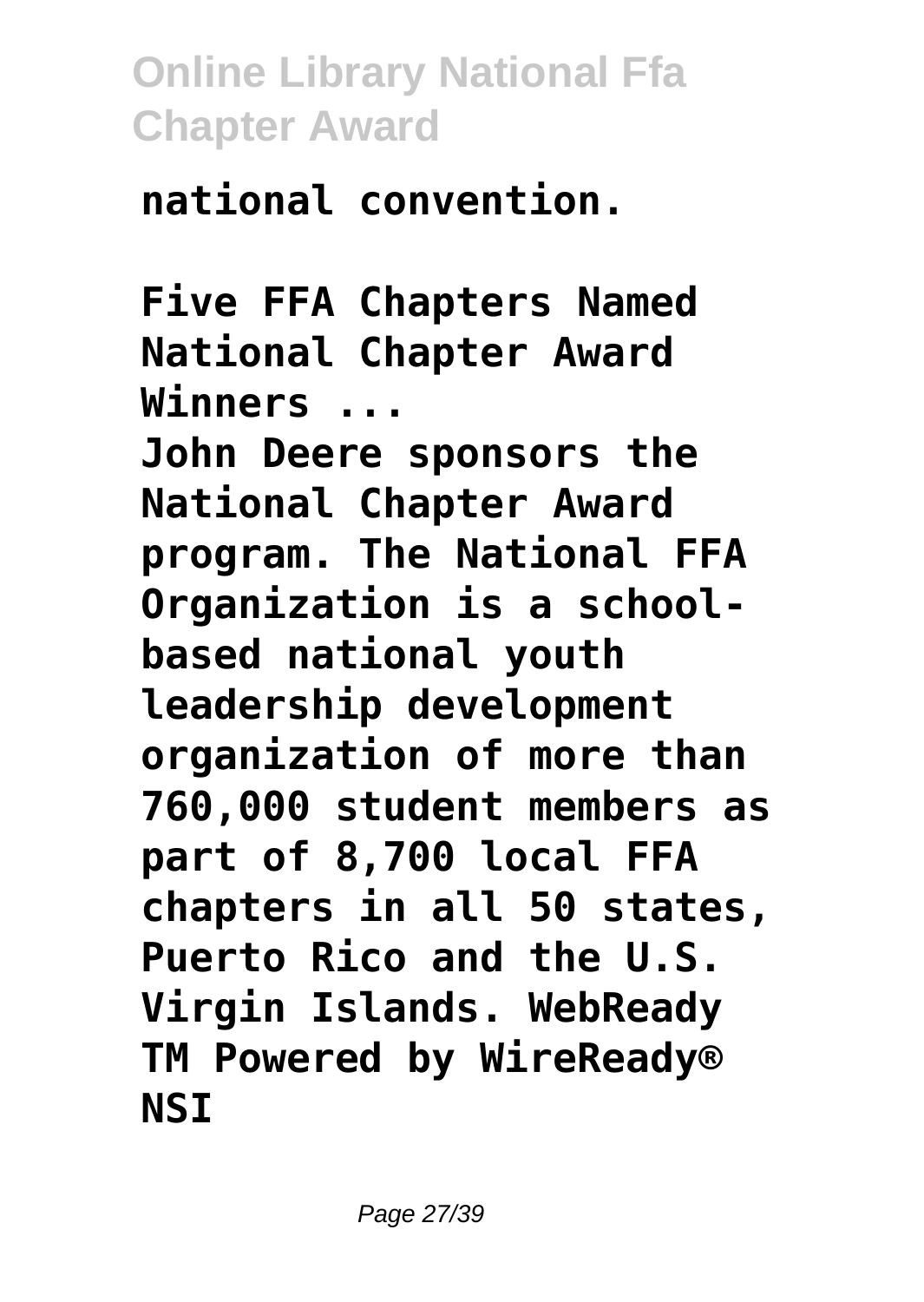**Meeker FFA Named 2020 National Model of Excellence Chapter ... For each of the last seven years, the Cumberland Valley FFA has been a shining star. The chapter has consistently achieved a three-star status from the National FFA Chapter Award Program — the highest rating that is handed out. But this year, the students in the Cumberland Valley FFA program weren't sure if the three-star streak would continue.**

#### **State FFA Chapters Shine**

Page 28/39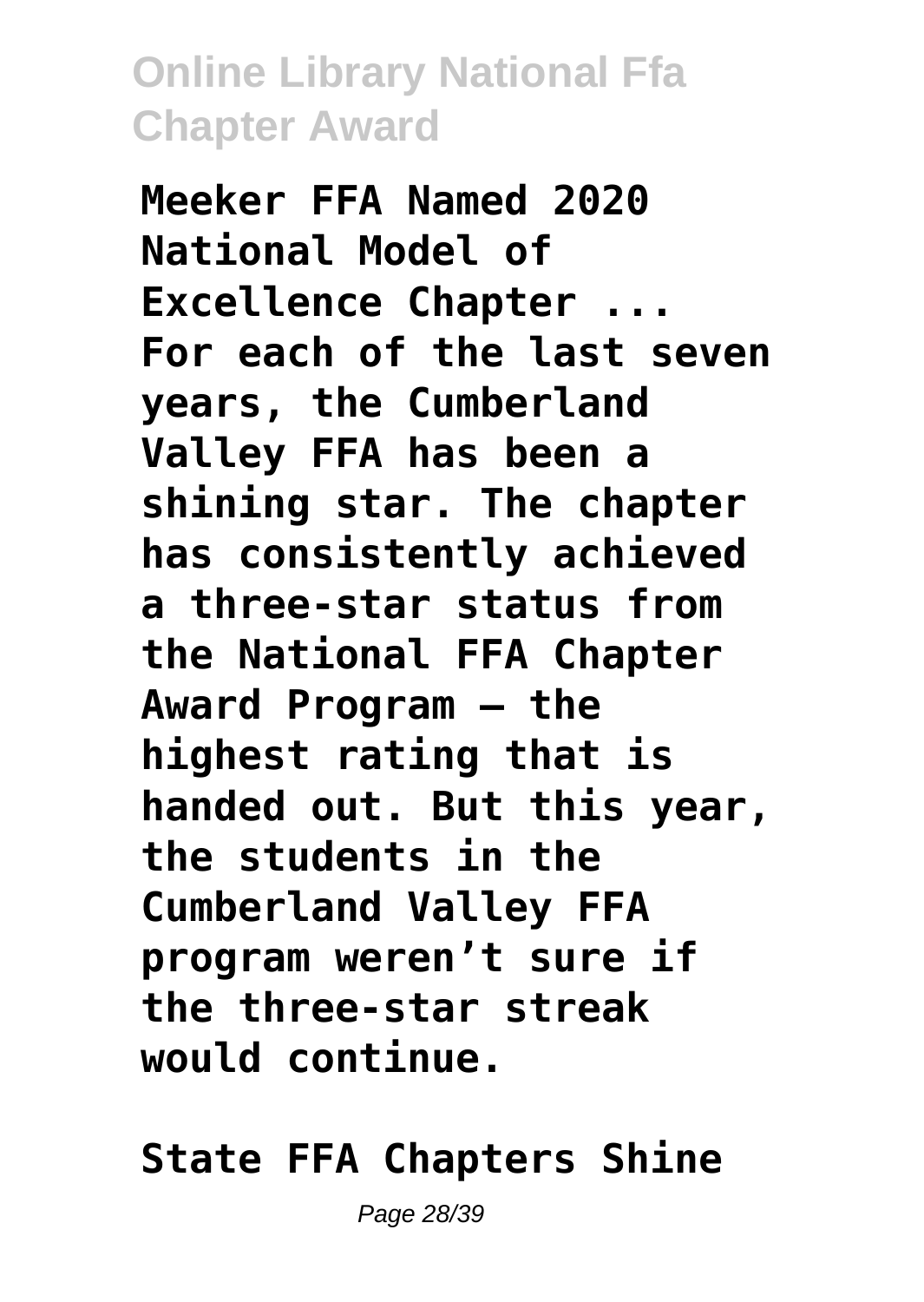**Bright With National Star Awards ... October 28, 2020 The West Plains FFA has been named a 3 Star Chapter in the National Chapter award program from the National FFA Organization for 2020. The program recognizes outstanding FFA chapters throughout the country that actively implements the mission and strategies of the organization.**

**West Plains FFA Chapter named 3 Star, a 2020 National ... The National Chapter Award Program is designed to**

Page 29/39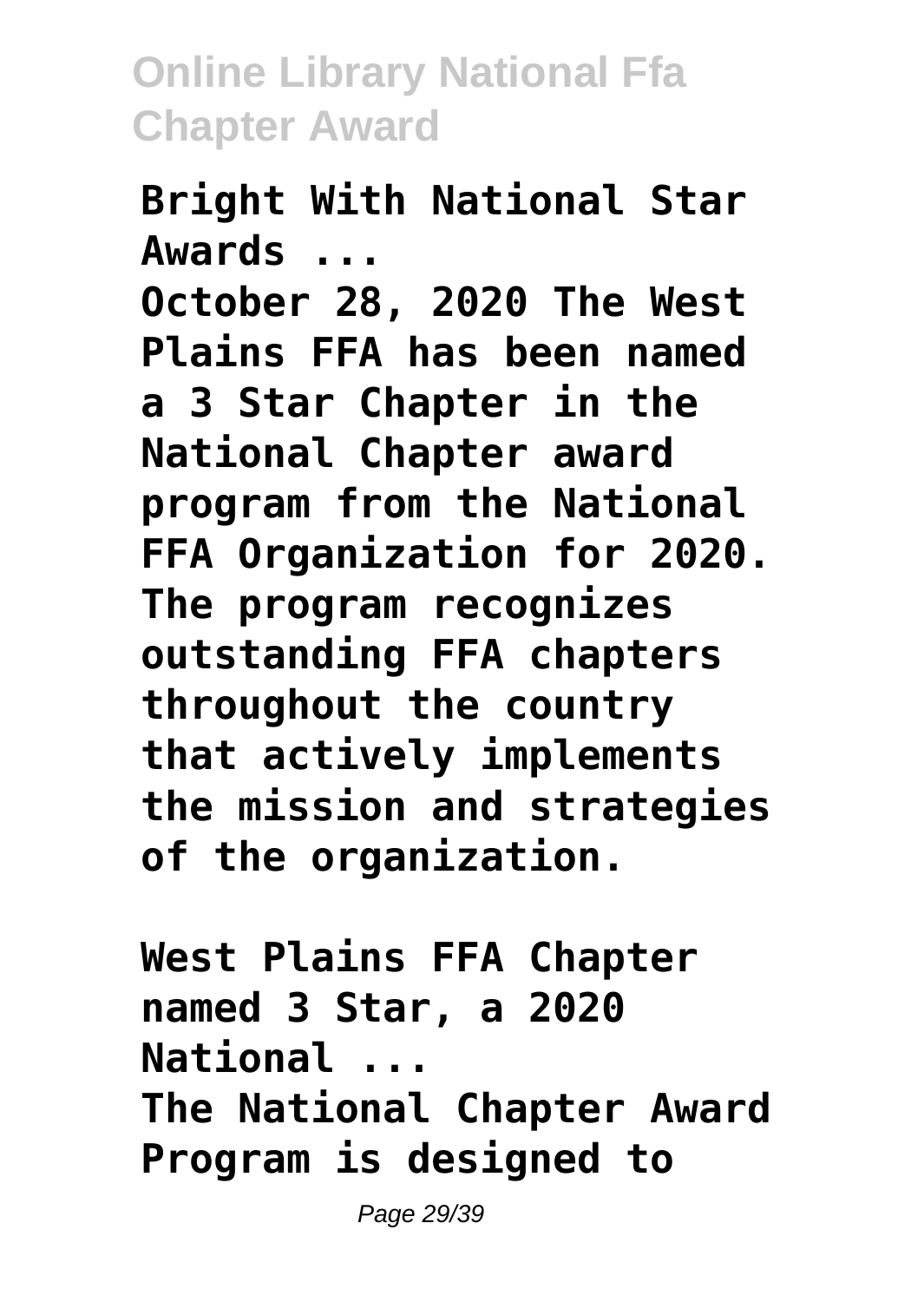**recognize FFA chapters that actively implement the mission and strategies of the organization. These chapters improve chapter operations using the National Quality Chapter Standards (NQCS) and a Program of Activities (POA) that emphasize growing leaders, building communities and strengthening agriculture.**

**National-chapter | ND FFA FFA has an extensive awards program, implemented at all levels. Awards provide incentive for members to set goals**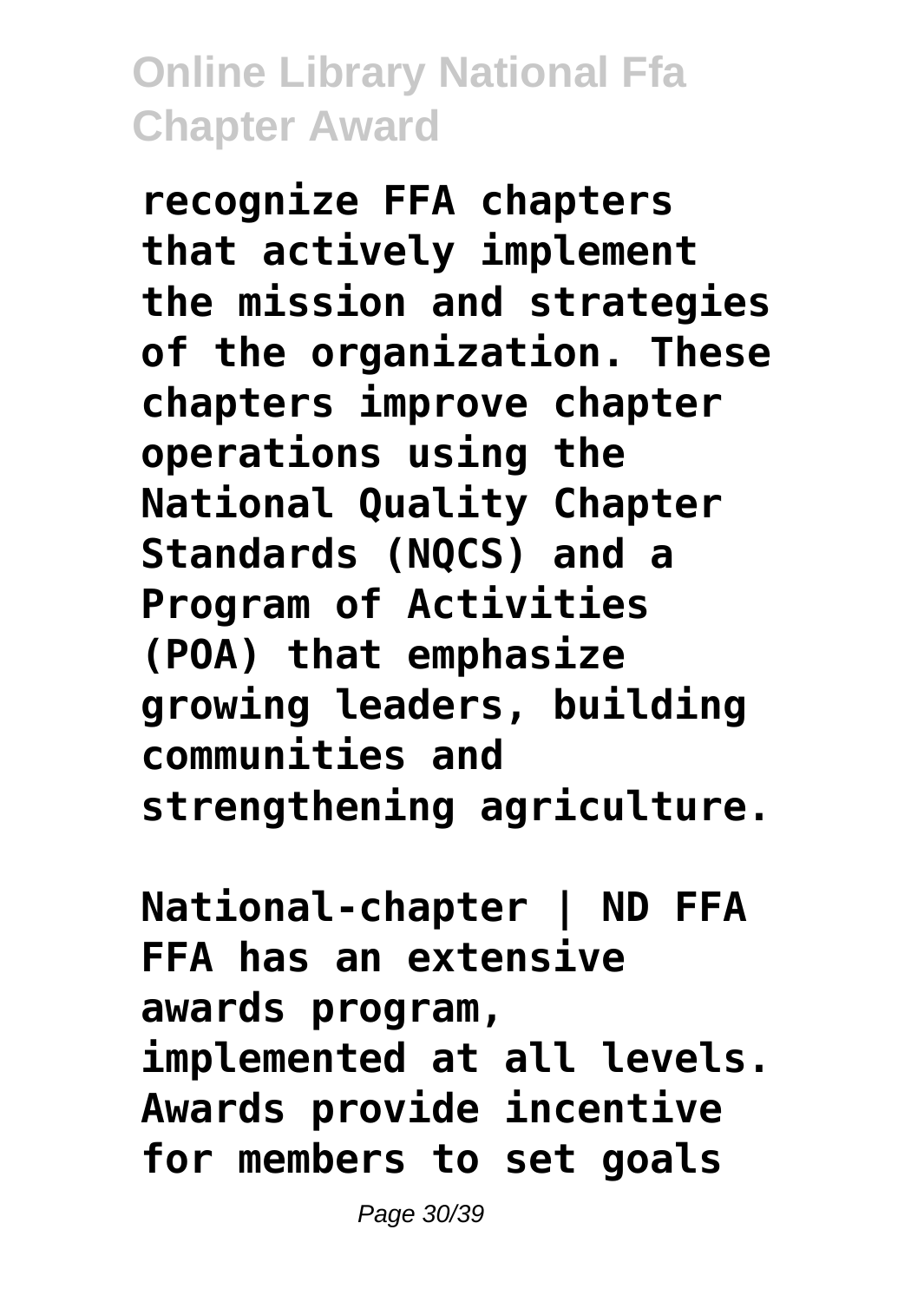**and work toward achieving them. The result is a membership dedicated to progress in their chosen areas of interest.**

**Awards | National FFA Organization National FFA Star Chapter Awards Chapters that receive a gold rating by their state FFA associations are eligible to compete for National FFA 3-star, 2-star or 1-star ratings. Each chapter that competes for these awards will receive a multi-year plaque and a spur designating their**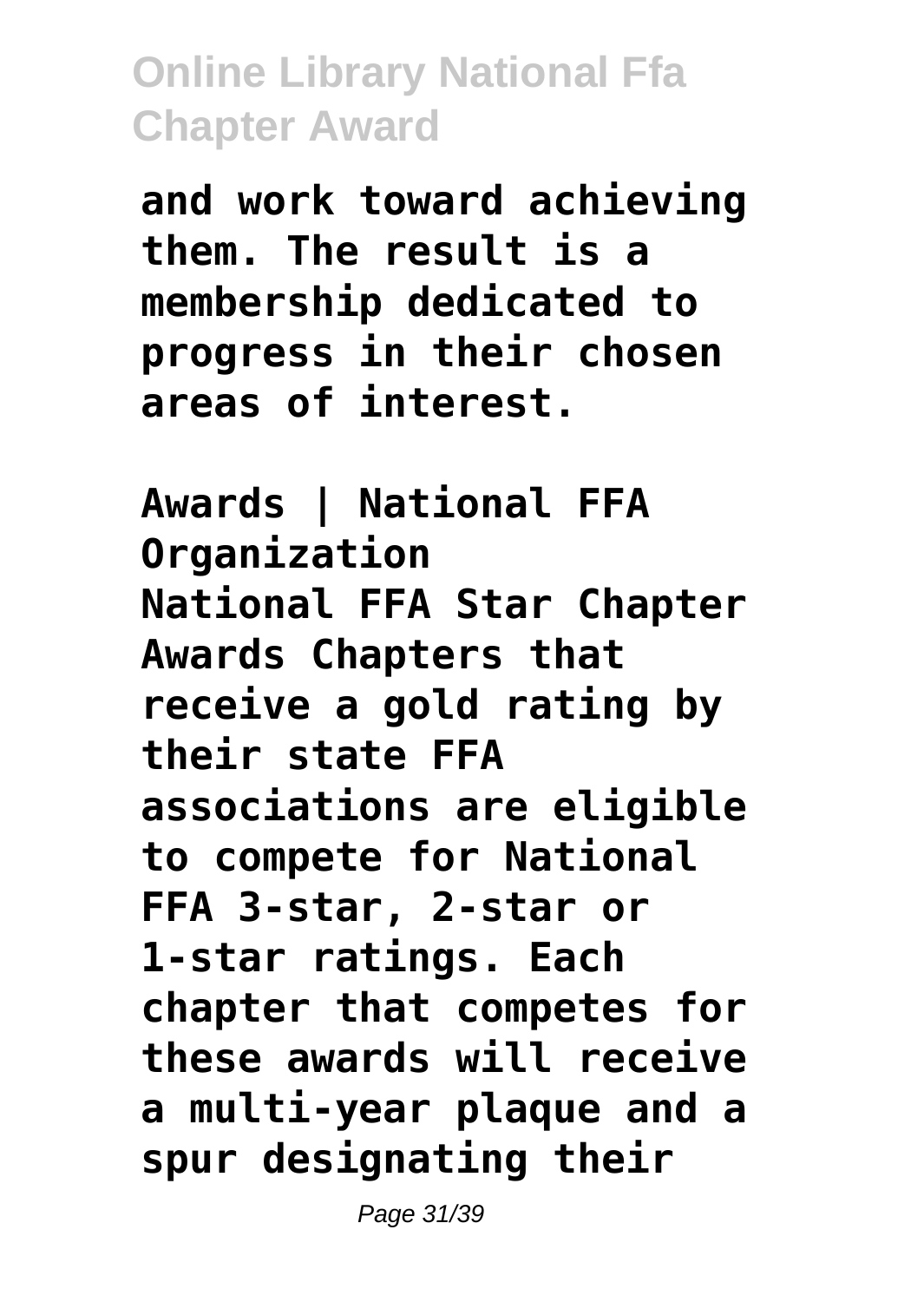#### **3-star, 2-star or 1-star rating.**

**NATIONAL CHAPTER AWARD - HOME | minnesotaffa By: Audrey Butterbaugh, chapter reporter. For the first time in chapter history, the Amanda-Clearcreek FFA Chapter was recognized by receiving a "Top 10 National Chapter" award in both the Strengthening Agriculture and Growing Leaders divisions at the state level. Each year, FFA chapters in the state of Ohio have the opportunity to submit an application**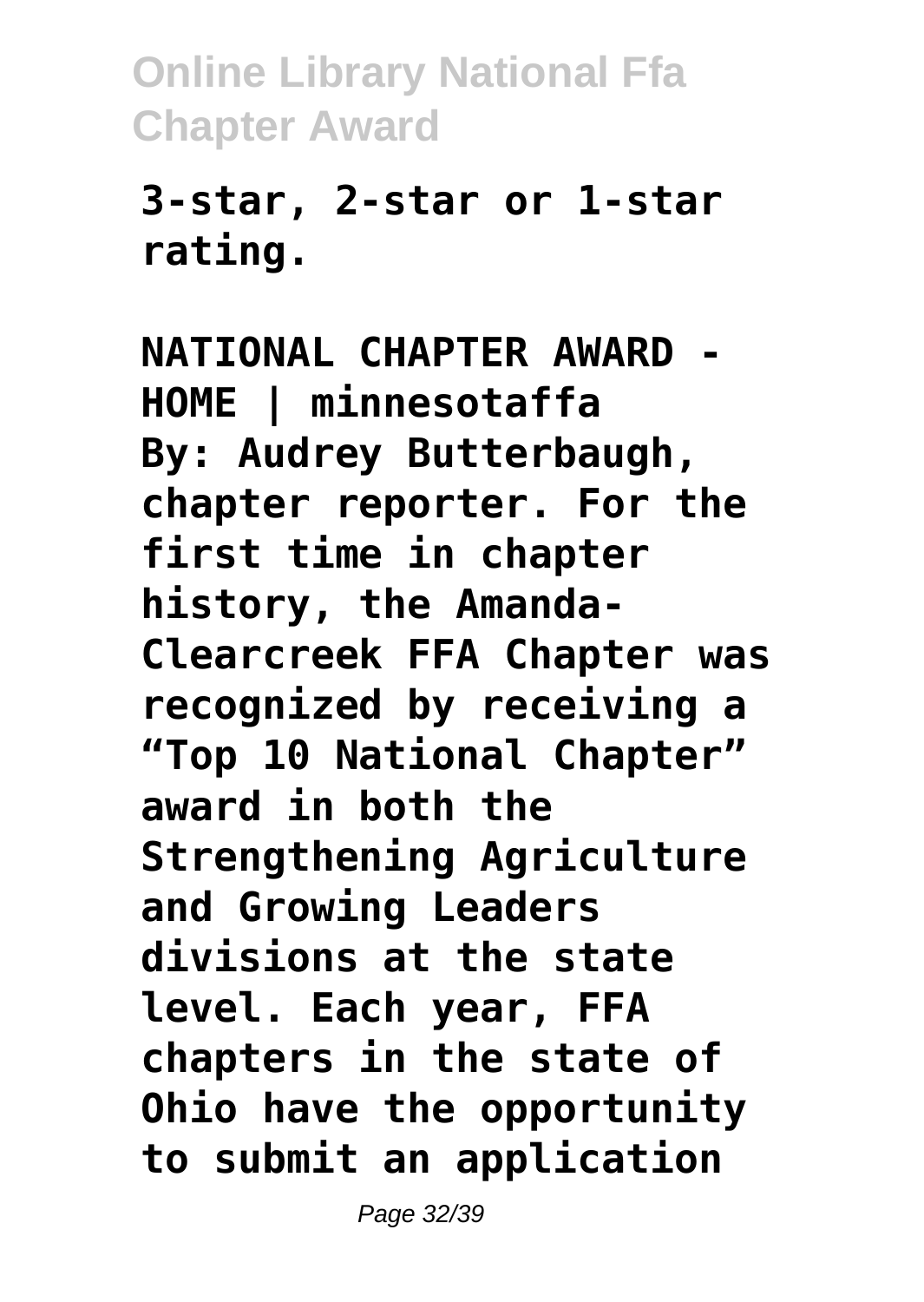**to the National Chapter Award Program with a chance to be recognized with an award.**

**A-C FFA Chapter Earns Top Awards – Ohio Ag Net | Ohio's ... Ohio FFA's Shining Star Chapters. October 28, 2020 2020 National FFA Convention, FFA News Leave a comment. By Meredith Oglesby, OCJ FFA reporter. Ohio FFA has 33 three-star chapters to be recognized at the 93 rd National FFA Convention and Expo. This award is the highest ranking a chapter can**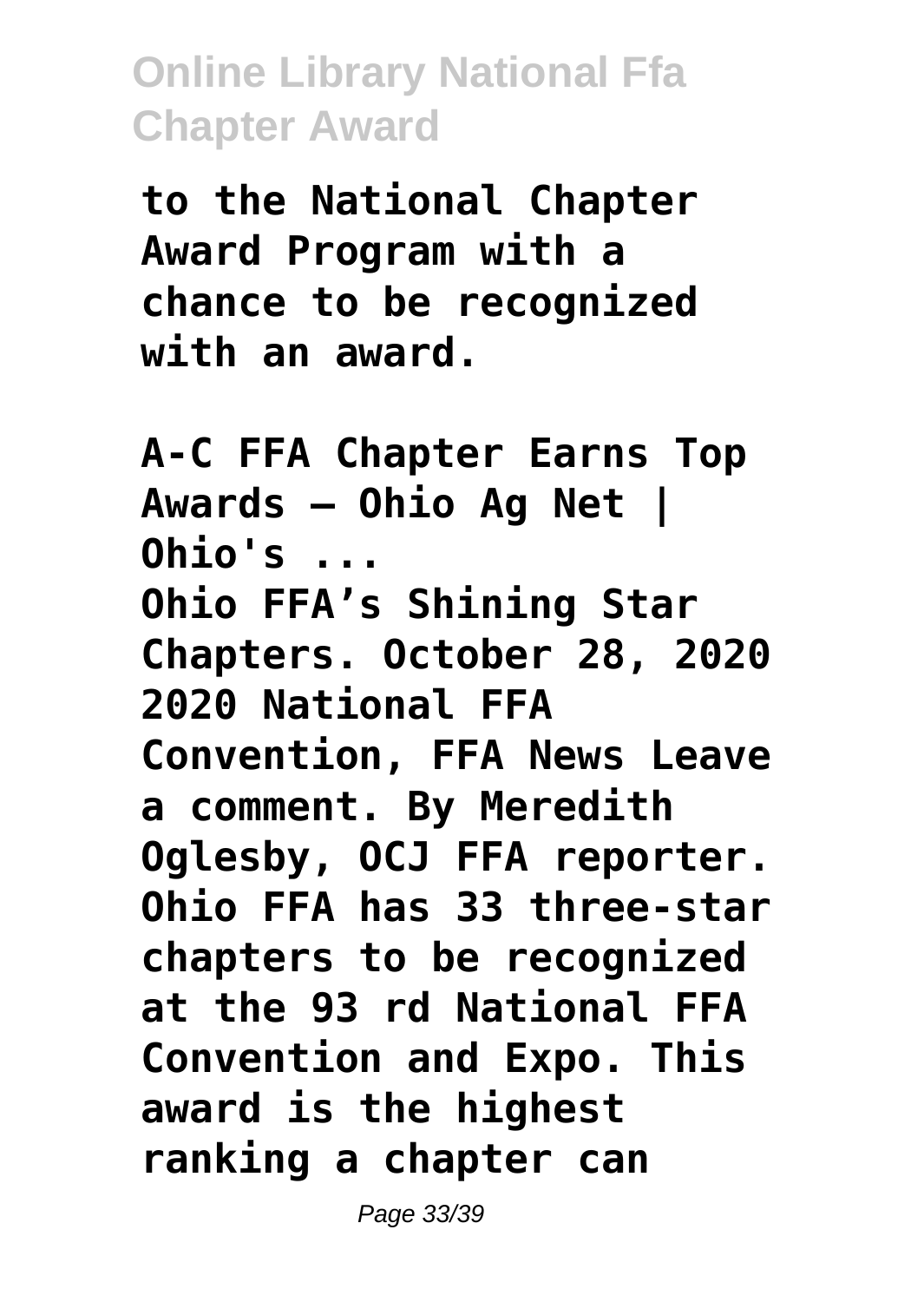**achieve and recognizes outstanding FFA chapters that are growing leaders, building communities and strengthening agriculture.**

**Ohio FFA's Shining Star Chapters – Ohio Ag Net | Ohio's ...**

**The National Chapter Award Program is designed to award FFA chapters who actively implement the FFA mission and strategies. These chapters improve chapter operations by using a Program of Activities (POA), which emphasizes student development, chapter**

Page 34/39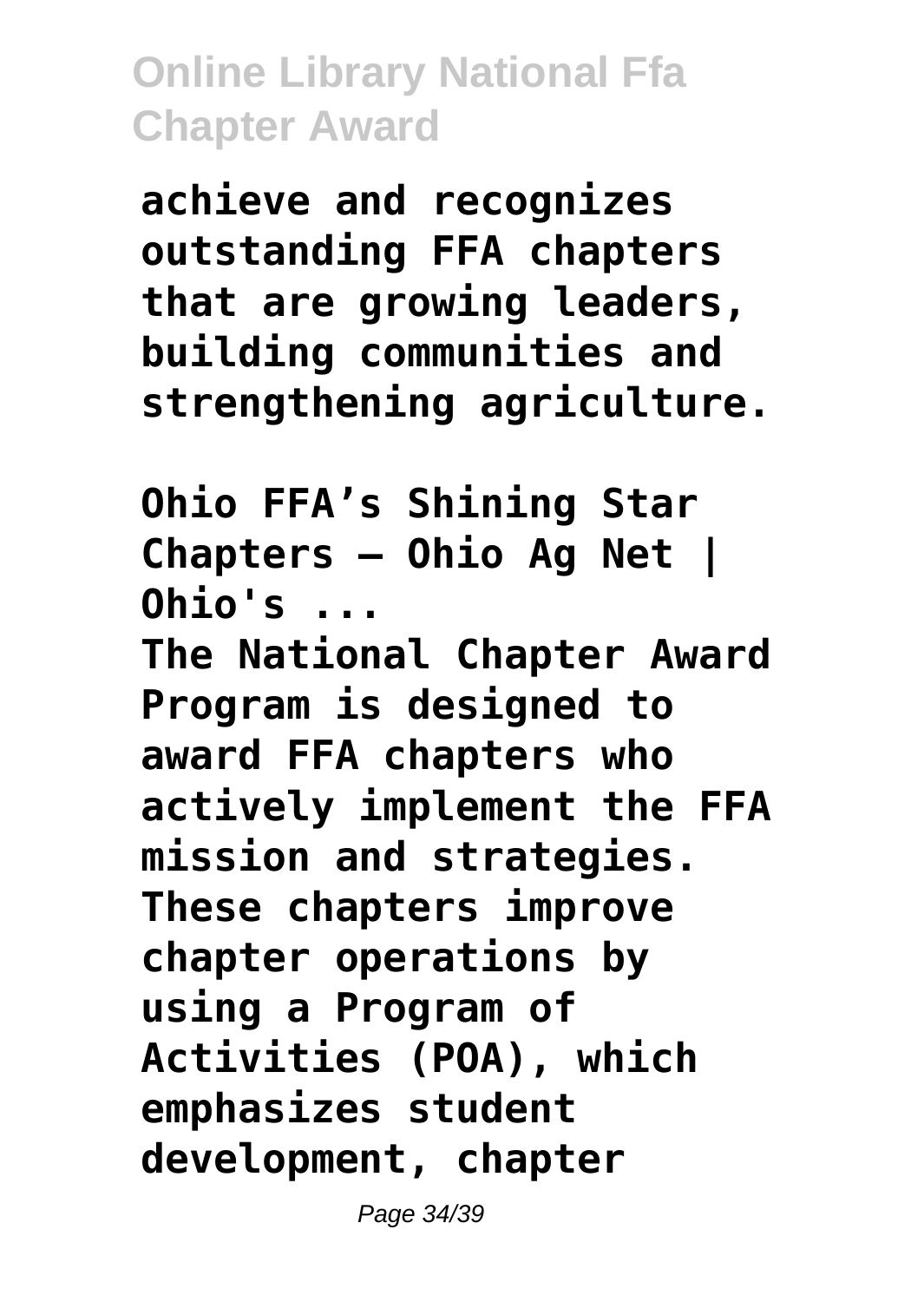**development and community development.**

**National Chapter Award - Texas FFA Association The national chapter award program is designed to recognize FFA chapters that actively implement the mission and strategies of the organization. These chapters improve chapter operations using the NQCS and a POA that emphasizes growing leaders, building communities and strengthening agriculture.**

# **NATIONAL CHAPTER AWARD PROGRAM - inffa.org**

Page 35/39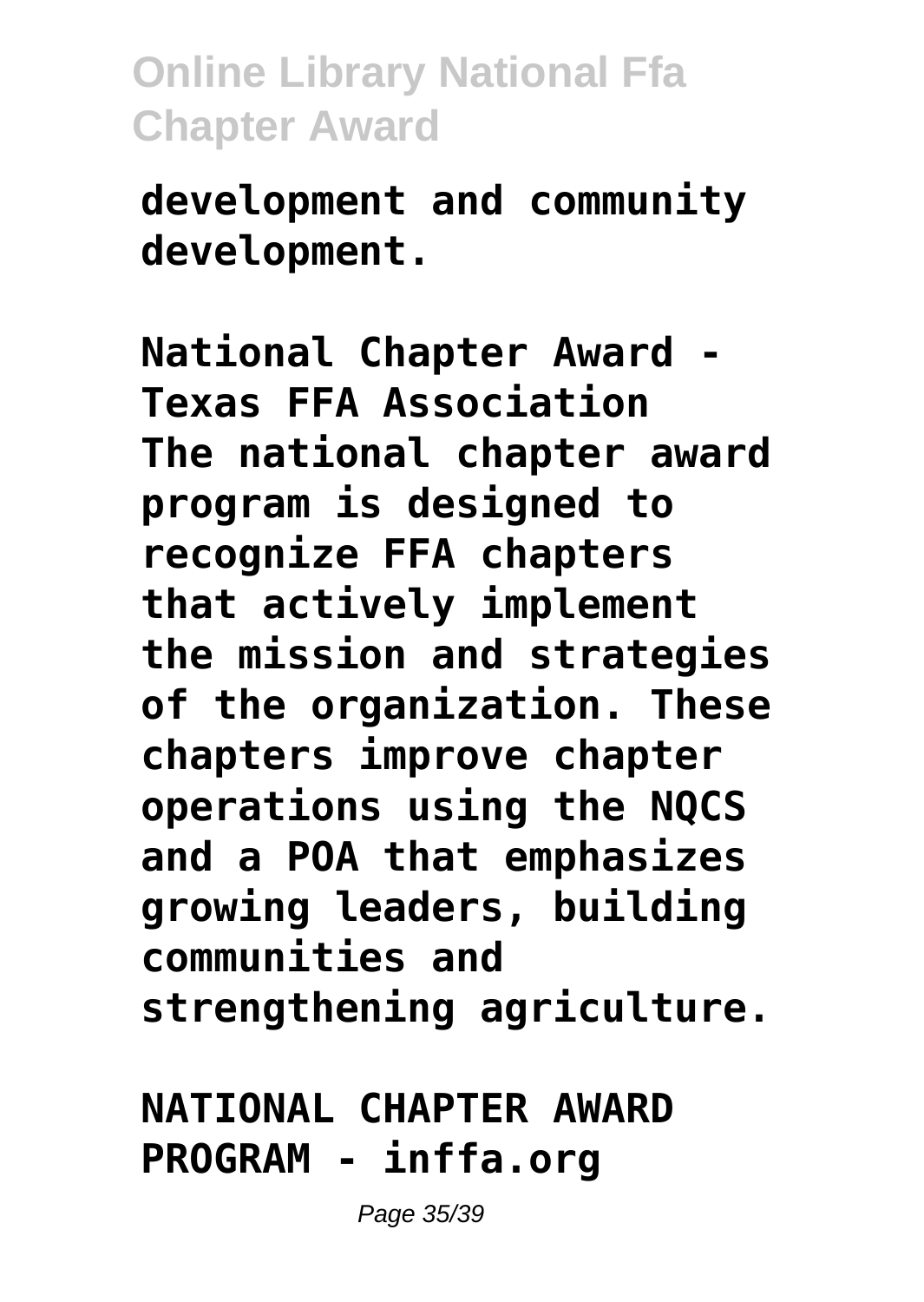**By Laura McFarland Editor POWHATAN – The Powhatan Senior FFA chapter recently learned that it has earned the National Gold 3-Star Award in recognition of the way it has implemented the mission and...**

**Powhatan FFA chapter wins National Gold 3-Star Award ... The National Chapter Award program recognizes outstanding FFA chapters that actively implement the mission and strategies of the organization. These chapters improve chapter** Page 36/39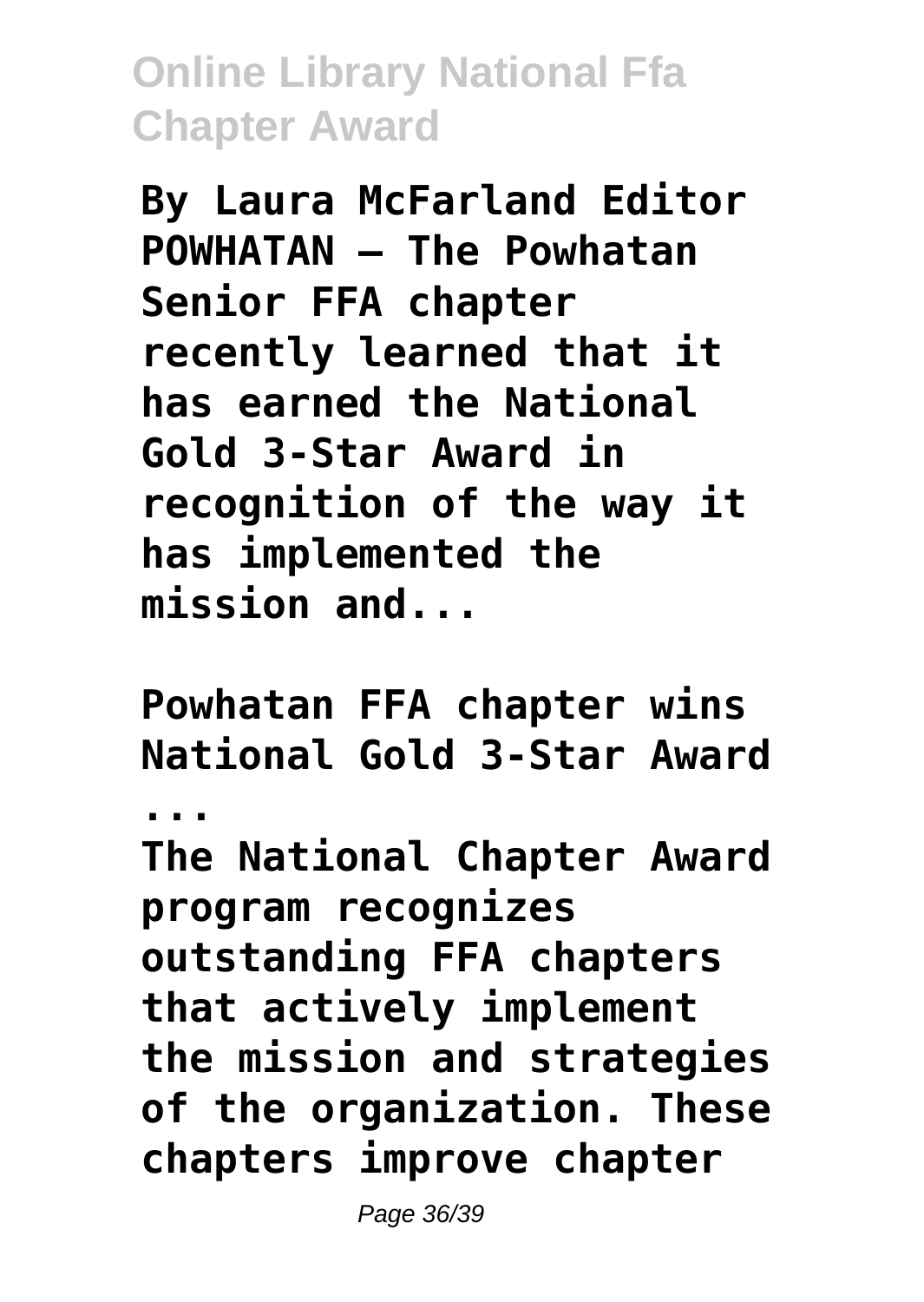**operations using the National Quality FFA Chapter Standards and a Program of Activities that emphasizes growing leaders, building communities, and strengthening agriculture.**

**FFA chapters earn national awards at 2019 convention | AGDAILY Three FFA members from Wisconsin earned proficiency awards during the 93rd National FFA Convention & Expo held virtually at the end of October. Tyler Gardner, Pittsville FFA Chapter**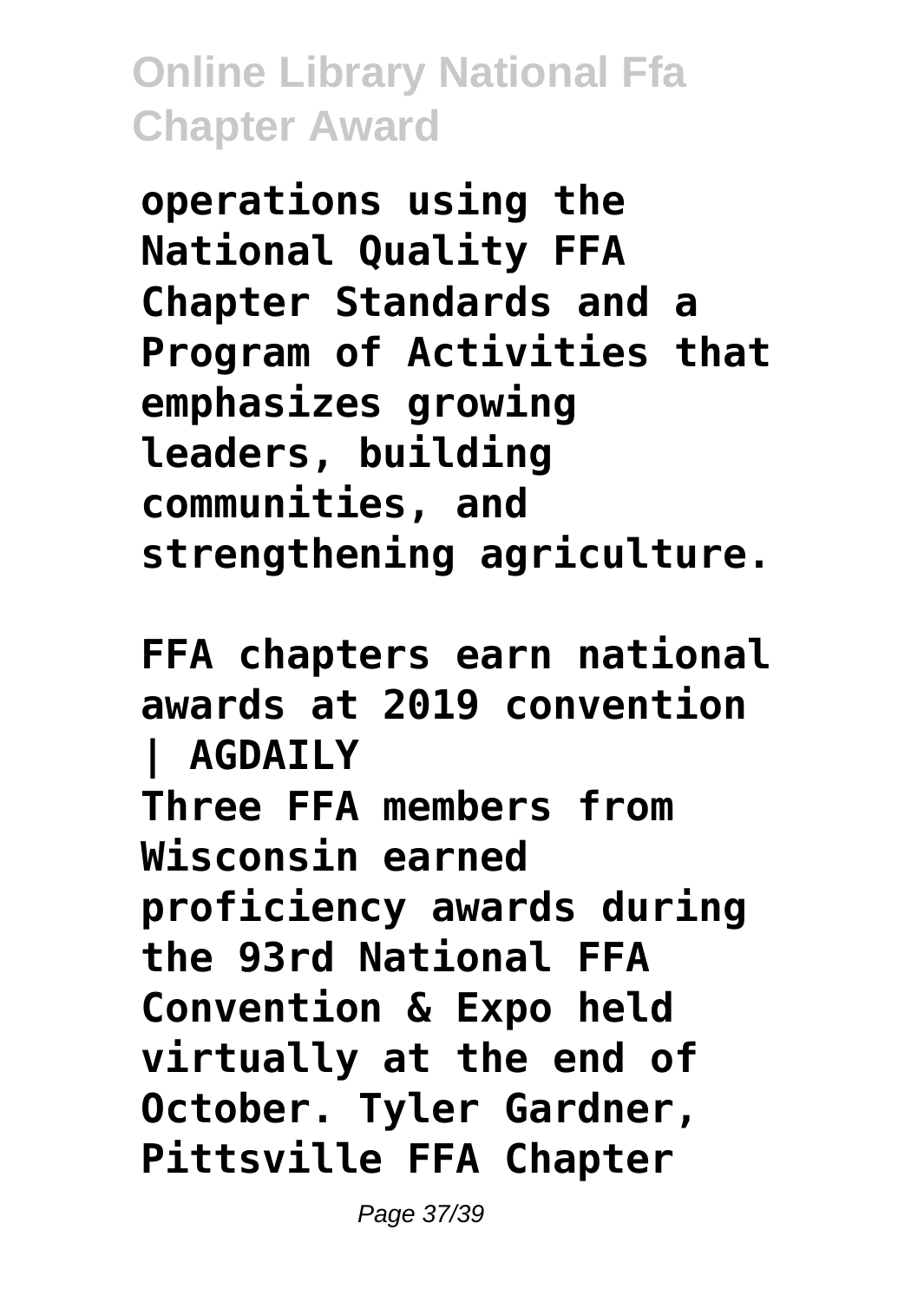**earned the Fruit Production Entrepreneurship/Placement award; Emily Makos, Juda FFA Chapter, earned the Small Animal Production and Care Entrepreneurship/Placement award; and Andrew Mehus, Cochrane-Fountain City ...**

**Three Wisconsin FFA members earn national proficiency awards The National Chapter Award program recognizes outstanding FFA chapters that actively implement the organization's mission and strategies. These**

Page 38/39